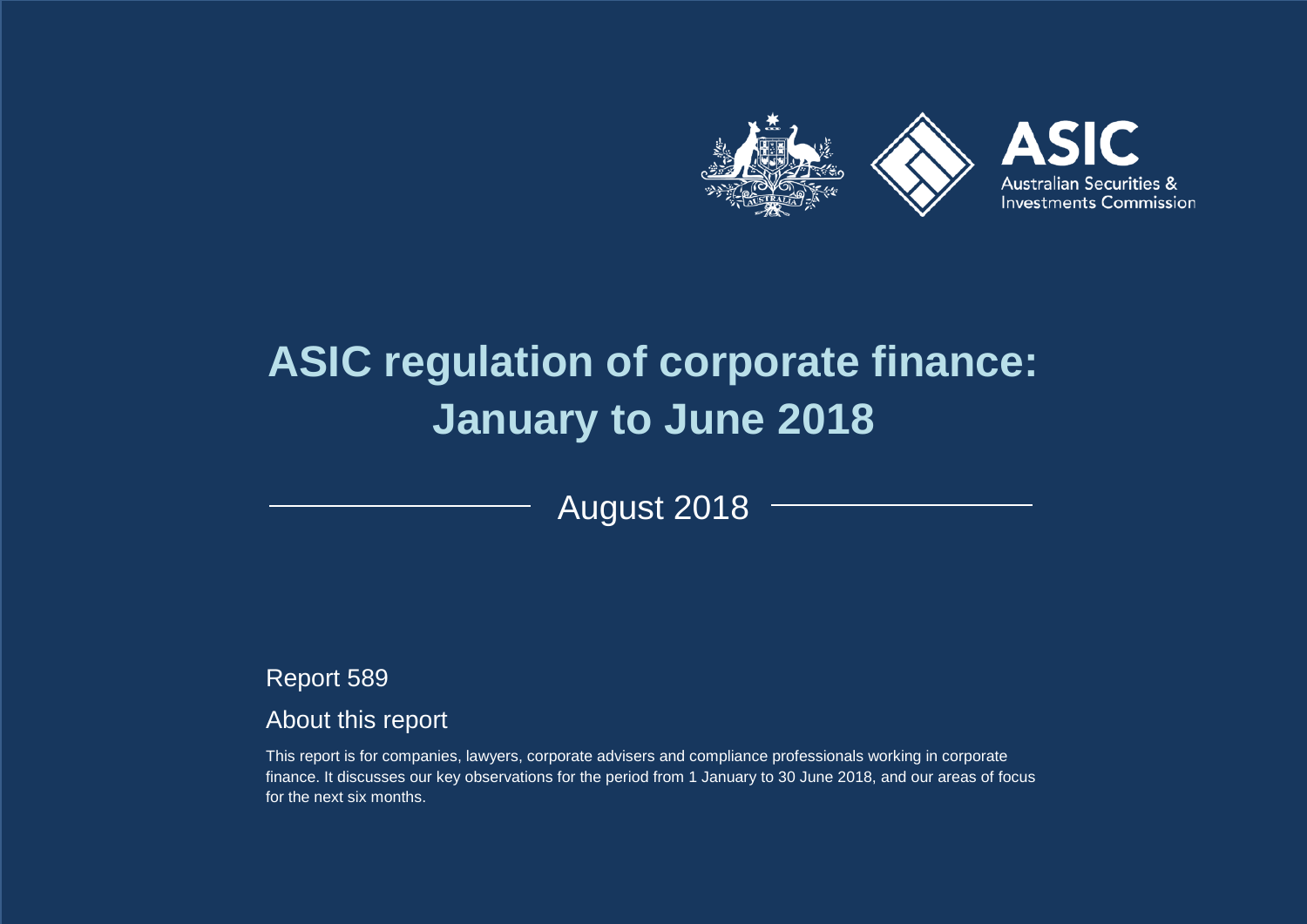## **About ASIC regulatory documents**

In administering legislation ASIC issues the following types of regulatory documents.

**Consultation papers**: seek feedback from stakeholders on matters ASIC is considering, such as proposed relief or proposed regulatory guidance.

**Regulatory guides**: give guidance to regulated entities by:

- explaining when and how ASIC will exercise specific powers under legislation (primarily the Corporations Act)
- explaining how ASIC interprets the law
- describing the principles underlying ASIC's approach
- giving practical guidance (e.g. describing the steps of a process such as applying for a licence or giving practical examples of how regulated entities may decide to meet their obligations).

**Information sheets**: provide concise guidance on a specific process or compliance issue or an overview of detailed guidance.

**Reports**: describe ASIC compliance, regulatory or relief activity or the results of a research project.

## **Disclaimer**

This report does not constitute legal advice. We encourage you to seek your own professional advice to find out how the Corporations Act and other applicable laws apply to you, as it is your responsibility to determine your obligations

## **Contents**

## About this report

ASIC's Corporations team regulates public corporate finance activity and control transactions in Australia. We also play a key role in corporate governance and handle reports of misconduct about directors.

This report sets out what we did over the period 1 January 2018 to 30 June 2018. It gives key statistics and observations from our oversight of transactions during the period. The report also explains what we will be focusing on for the July to December 2018 period.

## **Corporate finance meetings in your capital city**

We host Corporate Finance Liaison meetings twice a year in Sydney, Melbourne, Brisbane, Perth and Adelaide. This report covers issues to be discussed at our meetings in September 2018. We will also discuss issues that have arisen since 30 June 2018 and answer your questions.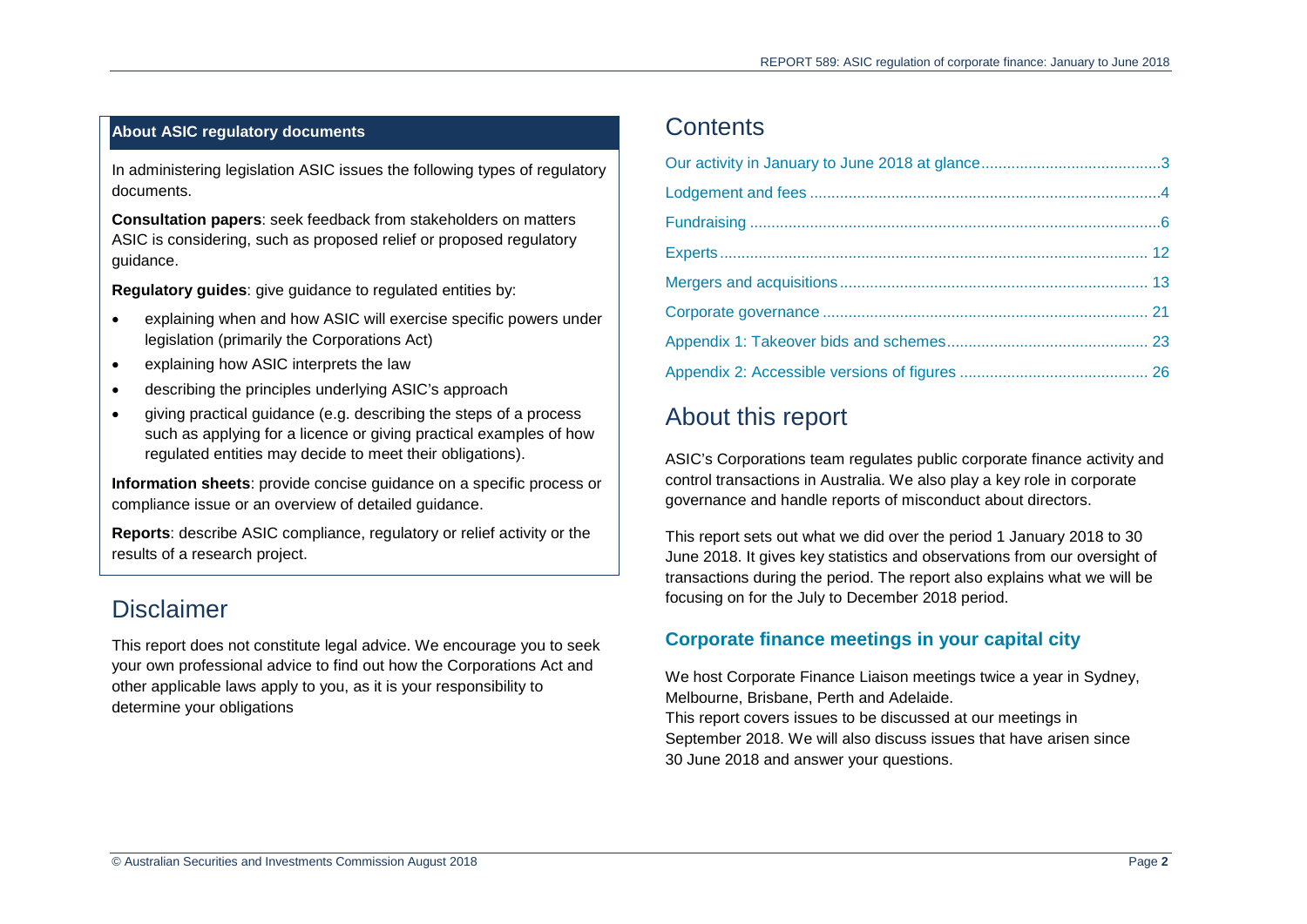# <span id="page-2-0"></span>Our activity in January to June 2018 at glance

## **Fundraising**





**24** interim stop orders **2** final stop orders **2** issued

**61** relief regarding<br>
fundraising

## **Mergers and acquisitions**

16 transactions launched 13

**\$27.5bn** total implied value of

**65** applications for relief regarding takeovers **68%**

**18** from substantial holding 56%



**143** supplementary or<br>documents lodged documents lodged

issued

relief regarding<br>
fundraising<br>
fundraising<br> **72%** of fundraising ranted

control transactions launched via scheme

targets subject to control<br>transactions **17** approvals under<br>transactions item 7, s611

> of takeover relief applications granted

of substantial holding relief applications granted

## **Other corporate governance transactions**



Note 1: The statistics for applications granted are based on those that were decided before the end of the period. The applications that were not granted were either undecided, withdrawn or refused.

Note 2: The low percentage of financial reporting applications that were granted partly reflects the fact that many of these applications were made without legal advice and were incomplete or incorrect.

Note 3: The total amount sought to be raised in offers was corrected on 18 September 2018.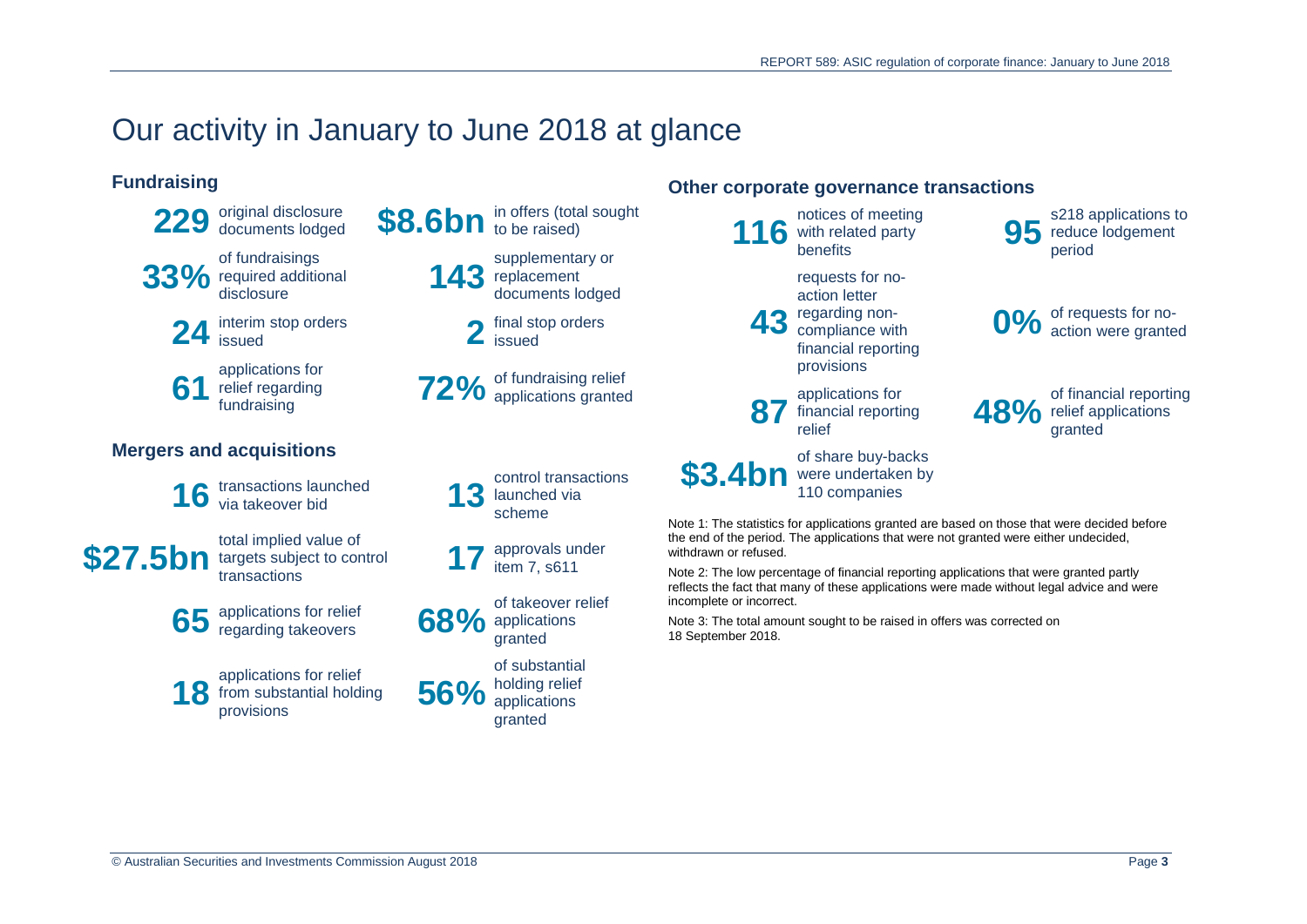# <span id="page-3-0"></span>Lodgement and fees

## **What documents can I lodge electronically?**

The following documents can now be lodged electronically:

- prospectuses, including supplementary and replacement prospectuses
- bidder's and target's statements, including supplementary statements
- Pt 5.1 scheme documents
- notices of meeting, including for related party transactions.

You can continue lodging in hard copy if you prefer. Continue to send applications to [applications@asic.gov.au](mailto:applications@asic.gov.au)

## Action: Lodging a document electronically

To lodge an eligible document electronically, you need to comply with the terms of the Email Lodgement Service User Agreement:

- email the document to [corporations.lodgements@asic.gov.au](mailto:corporations.lodgements@asic.gov.au)
- the document must be a machine-readable PDF with an electronic signature
- complete and attach the email lodgement form
- the email and attachments must not be more than 10 MB in total
- agree to pay fees for the lodgement.

For more information on [lodging fundraising and takeover documents by](https://asic.gov.au/regulatory-resources/fundraising/lodging-prospectuses-and-other-disclosure-documents/fundraising-and-takeover-documents-can-now-be-lodged-by-email/)  [email,](https://asic.gov.au/regulatory-resources/fundraising/lodging-prospectuses-and-other-disclosure-documents/fundraising-and-takeover-documents-can-now-be-lodged-by-email/) and to download the email lodgement form, see ASIC's website.

## **Industry funding model**

Most of ASIC's regulatory costs are now being recovered from the industry sectors we regulate, through a combination of general industry levies (90%) and fees for service that are attributable to an individual entity (10%).

Invoices for industry levies will be issued to regulated entities in January 2019 for the 2017–18 financial year.

## **Fees for service**

New fee-for-service pricing took effect from 4 July 2018. In most cases, for corporate finance related matters, the fee for an exemption, modification, consent, approval or no-action letter is **\$3,487**. The fees for common document lodgements are set out on page [5.](#page-4-0)

Apart from the fee amount, the way in which fees are charged has not changed from the approach set out in [Regulatory Guide 21](https://asic.gov.au/regulatory-resources/find-a-document/regulatory-guides/rg-21-how-asic-charges-fees-for-relief-applications/) *How ASIC charges fees for relief applications* (RG 21). For example, this means that the total fees paid for an application is calculated per head of power (per chapter of the *Corporations Act 2001* (Corporations Act)) and per entity.

ASIC does not have the power to waive these fees and we cannot refund fees if you decide to withdraw an application after it has been made.

## **Payment**

The best way to pay fees for applications and lodgement of documents is by cheque. Please send cheques in an envelope addressed to:

FE Registration Services, ASIC PO Box 9827 Sydney NSW 2000 *or* Melbourne VIC 3001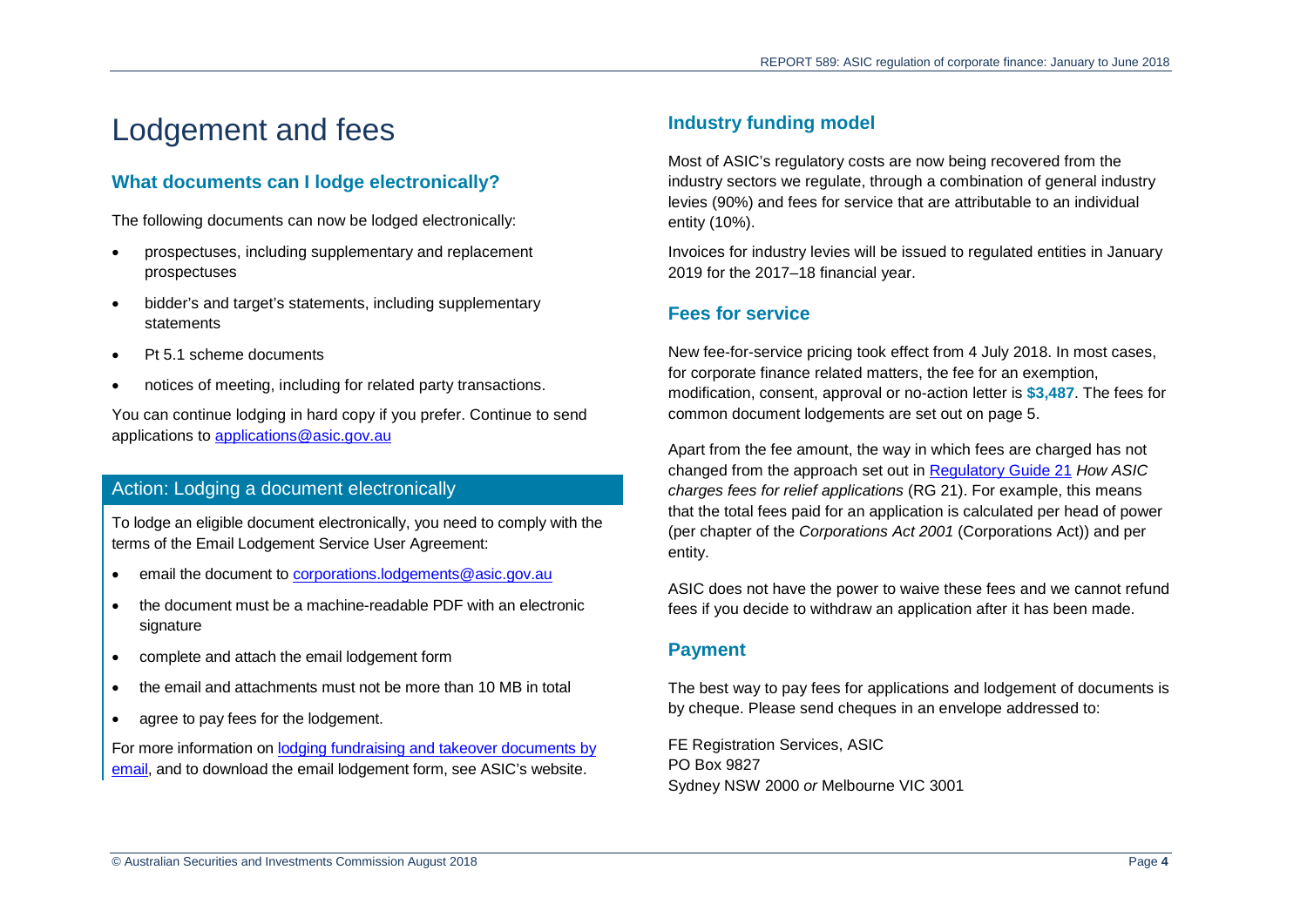# <span id="page-4-0"></span>**Fees for commonly-lodged documents**

| Fundraising                                                      |         |
|------------------------------------------------------------------|---------|
| Prospectus                                                       | \$3,206 |
| Supplementary prospectus                                         | \$802   |
| Replacement prospectus                                           | \$802   |
| Document incorporated by reference                               | \$321   |
| Other corporate transactions                                     |         |
| Notice of meeting for related party benefit                      |         |
|                                                                  | \$802   |
| Application to shorten period of notice to<br>ASIC under s218(2) | \$3,487 |
| Application under Ch 2M, Ch 6, Ch 6C,<br>Ch <sub>6D</sub>        | \$3,487 |

| Mergers and acquisitions                                                 |         |
|--------------------------------------------------------------------------|---------|
| Bidder's statement - Off-market bid                                      | \$5,264 |
| Bidder's statement - Market bid                                          | \$5,130 |
| Target's statement                                                       | \$2,565 |
| Supplementary bidder's or target's statement                             | \$802   |
| Notice of variation of bid                                               | \$802   |
| Pt 5.1 draft explanatory statement                                       | \$5,290 |
| Application for statement of no-objection from<br>ASIC under s411(17)(b) | \$3,487 |
| Registration of Pt 5.1 explanatory statement                             | \$321   |

For more information, see [Information Sheet 30](https://asic.gov.au/for-business/payments-fees-and-invoices/asic-fees/fees-for-commonly-lodged-documents/) *Fees for commonly lodged documents* (INFO 30).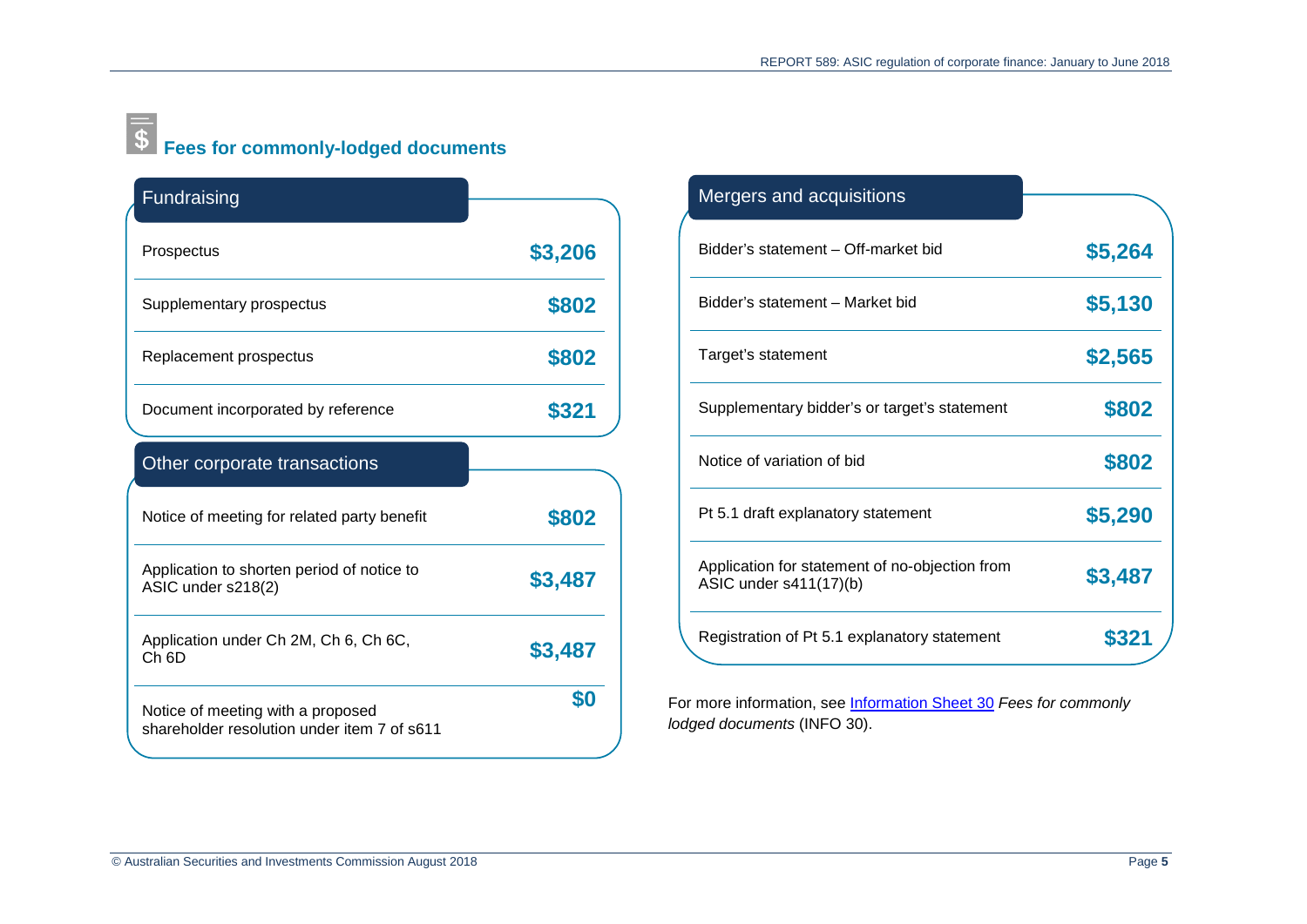## <span id="page-5-0"></span>**Fundraising**

## **Key statistics for the January to June 2018 period**

In the period, there were 229 original disclosure documents, seeking to raise approximately \$8.6 billion: see [Figure 1.](#page-5-1) This compares with 329 original disclosure documents last period, seeking to raise \$5 billion.

Note: This paragraph was corrected on 18 September 2018 to amend the amount sought to be raised.

#### <span id="page-5-1"></span>**Figure 1: Types of offers**



Note 1: Se[e Table 3](#page-25-1) in Appendix 2 for the data shown in this figure (accessible version).

Note 2: The data in this figure was corrected on 18 September 2018 to amend the amount raised by non-IPOs.

Fundraising by banks for regulatory capital purposes (hybrids) continues to dominate corporate finance. A more recent trend is the emergence of listed investment companies (LICs) in the top 10: see [Figure 2.](#page-5-2)

#### <span id="page-5-2"></span>**Figure 2: Top 10 fundraisings by amount raised**



Note 1: See [Table 4](#page-25-2) in Appendix 2 for the data shown in this figure (accessible version).

Note 2: The data in this figure was corrected on 11 September 2018 to include Jupiter Mines Limited and on 18 September 2018 to include Macquarie Group Limited and Cromwell Property Group.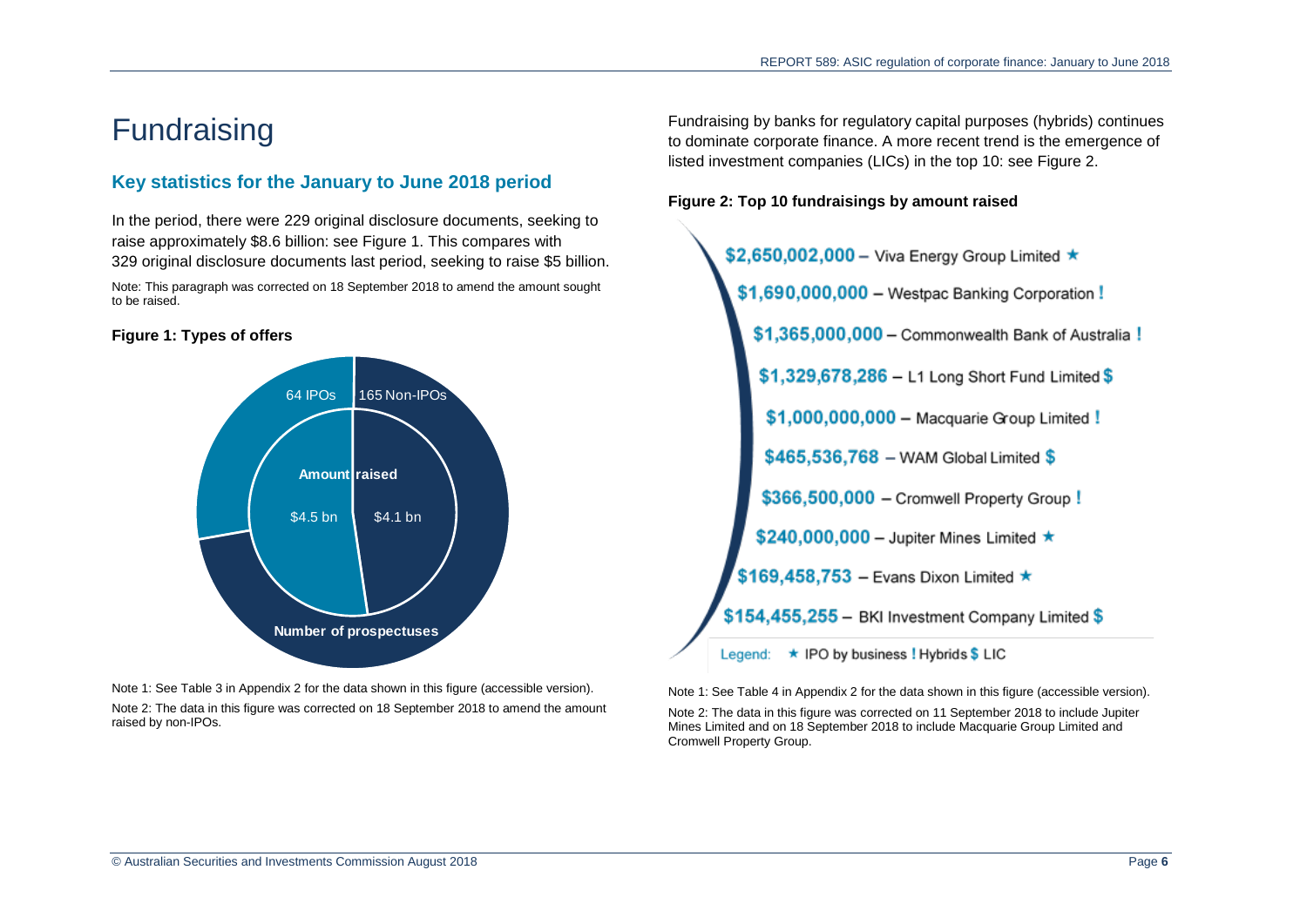## **ASIC intervention in fundraising**

There were significantly more interim stop orders this period (10.5%, compared with 1.8% during the July to December 2017 period): see [Figure 3.](#page-6-0)

#### <span id="page-6-0"></span>**Figure 3: Form of ASIC intervention in prospectus disclosure**



Note 1: Se[e Table 5](#page-25-3) in Appendix 2 for the data shown in this figure (accessible version).

Note 2: The two final stop orders were issued in relation to Zaige Waste Management Holding Group (Aus) Limited and Luddenham Property Limited.

[Figure 4](#page-6-1) shows how often we intervened in fundraisings and [Figure 5](#page-6-2) shows why. [Figure 6](#page-6-3) shows the results we achieved by raising our concerns.

#### <span id="page-6-1"></span>**Figure 4: Percentage of prospectuses ASIC raised concerns with**



Note 1: See [Table 6](#page-25-4) in Appendix 2 for the data shown in this figure (accessible version).

#### <span id="page-6-2"></span>**Figure 5: Top five disclosure concerns most frequently raised**



<span id="page-6-3"></span>Note: Se[e Table 7](#page-25-5) in Appendix 2 for the data shown in this figure (accessible version).

#### **Figure 6: Results of ASIC raising concerns**



Note: Se[e Table 8](#page-26-0) in Appendix 2 for the data shown in this figure (accessible version).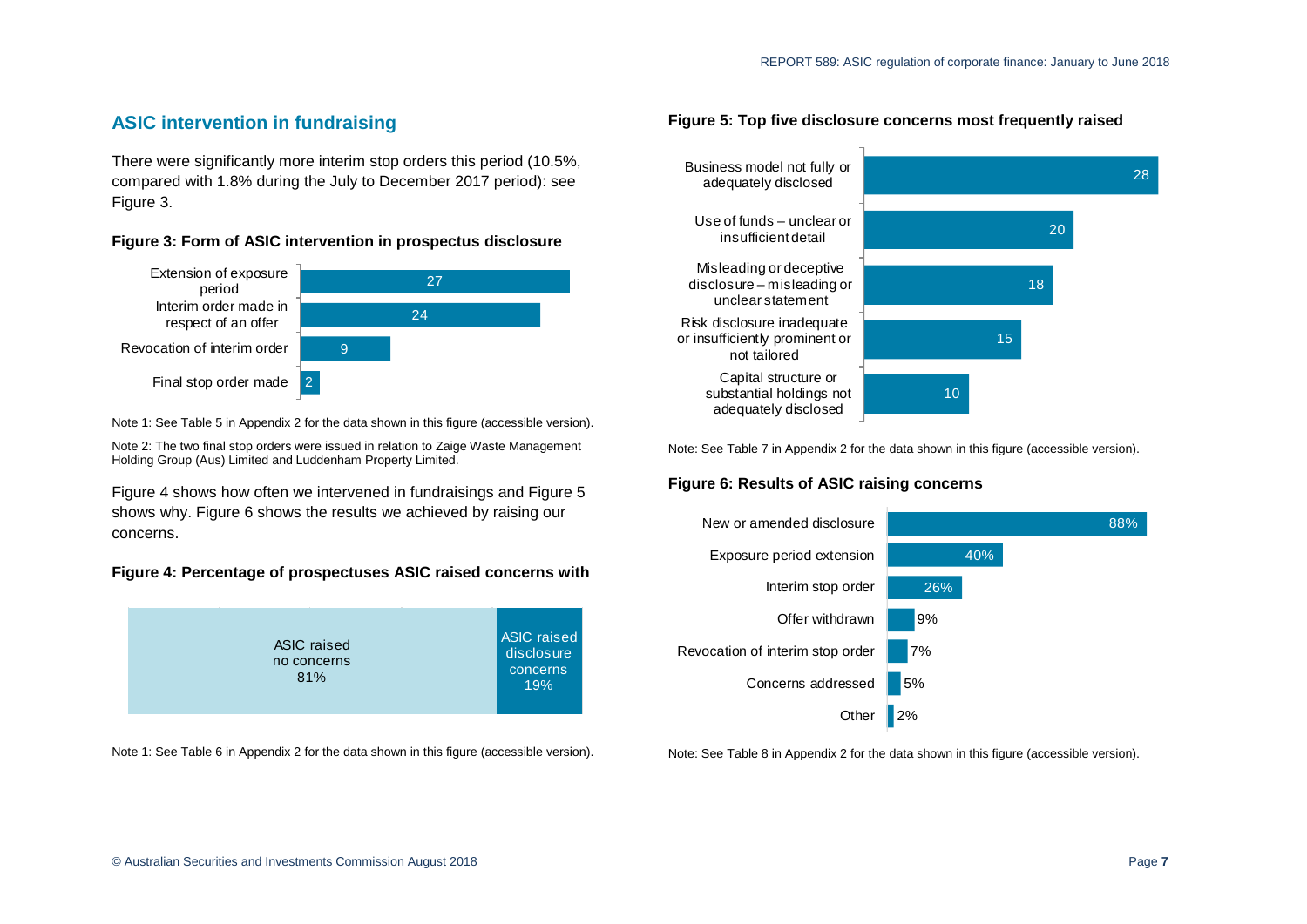# **Focus on: Promotion of IPOs**

Over the next six months we will continue to focus on information about IPOs that appears outside formal disclosure documents. Our research on IPOs last year showed that retail investors can be heavily influenced by this type of information: see paragraph 13 of [Report 540](https://asic.gov.au/regulatory-resources/find-a-document/reports/rep-540-investors-in-initial-public-offerings/) *Investors in initial public offerings* (REP 540).

The law significantly restricts promotion of IPOs outside the prospectus because otherwise retail investors are at risk of making their decisions on incomplete and unbalanced information. However, in our experience, compliance with s734 can be poor:

- For smaller IPOs, we have found some promotional material is misleading (see [Case study 1\)](#page-7-0).
- For larger IPOs, there is often a problem with the media citing detail from investor education reports (see ['ASIC takes aim at leaked](#page-7-1)  [investor education reports'\)](#page-7-1).

<span id="page-7-0"></span>See [Regulatory Guide 234](https://asic.gov.au/regulatory-resources/find-a-document/regulatory-guides/rg-234-advertising-financial-products-and-services-including-credit-good-practice-guidance/) *Advertising financial products and services (including credit): good practice guidance* (RG 234).

## Case study 1: Forcing corrective advertising

A small resource company was required to remove some misleading statements from their prospectus under an interim stop order, but we subsequently discovered the same statements being used in advertising.

We prepared a modification to Ch 6D that would have prevented the company from accepting any offers until they published a retraction of the statements in a form acceptable to ASIC. The company withdrew the IPO at this point.

## <span id="page-7-1"></span>**ASIC takes aim at leaked investor education reports**

*Don't leak information to the media about an upcoming IPO or the offer could be disrupted by ASIC intervention*.

We are concerned that references to investor education reports are made public through the media, often before the prospectus is lodged with ASIC.

Sometimes articles based on these reports appear to promote the IPO in a way that may be misleading, particularly for retail investors. For example, they refer to the analyst's valuation or long-term forecasts that do not appear in the prospectus. An investor cannot assess this information if they do not have access to the full report. We also note that institutional investors tend to treat investor education reports with some scepticism due to perceived conflicts of interests (see paragraph 121 of [REP 540\)](https://asic.gov.au/regulatory-resources/find-a-document/reports/rep-540-investors-in-initial-public-offerings/), which retail investors may not appreciate.

In these circumstances, we may require the IPO company to publish a retraction. The retraction will explain the information does not come from the prospectus and should not be relied on.

We may also obtain investor education reports and review them for compliance with [Regulatory Guide](https://asic.gov.au/regulatory-resources/find-a-document/regulatory-guides/rg-264-sell-side-research/) 264 *Sell-side research* (RG 264). This may result in further regulatory actions that may be detrimental to the IPO. We encourage investment banks and licensees involved in managing IPOs to have robust processes to ensure their investor education reports do not become public.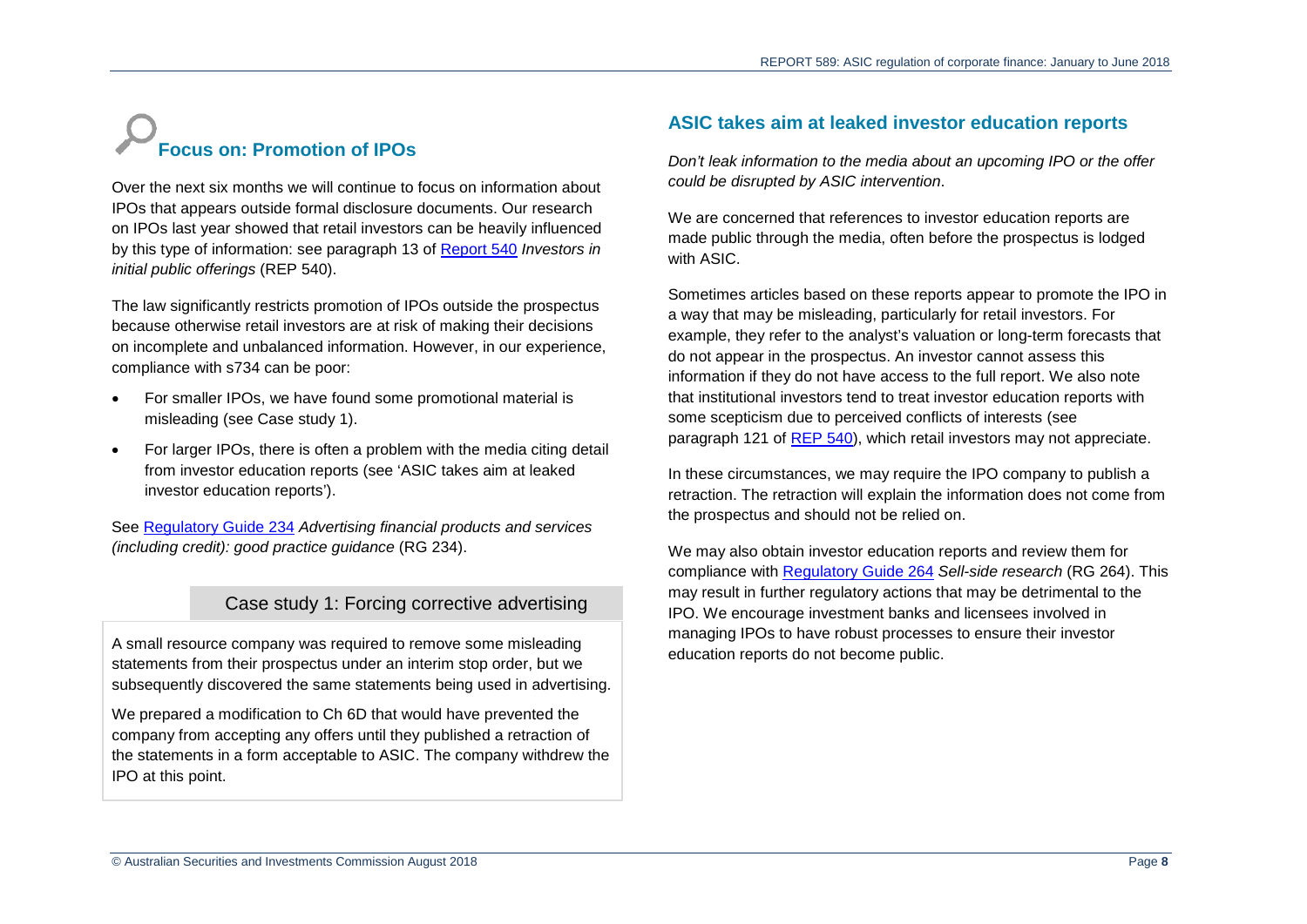## **Royal Commission and IPOs**

*The Royal Commission into misconduct in the banking, superannuation and financial services industry should be carefully considered for financial service businesses seeking to list.* 

#### During the period:

- in one live IPO, we closely examined and queried the adequacy of disclosure about the risks associated with a wealth management company's vertical integration model
- another company involved with the provision of credit decided to withdraw its IPO at the last minute after discussions with ASIC about its loan agreements.

If a financial services company raises funds through an IPO over the coming period, we consider that investors should be given candid information about how the business may be affected by the issues being raised in the Royal Commission. Depending on the business model, this may include:

- relevant historical and current interaction with regulators and possible outcomes
- the specific regulatory risks that the business may encounter, including risks relating to treatment of consumers.

We encourage you to discuss these issues with the Corporations team before the prospectus is lodged.

We have discussed the potential implications of the Royal Commission for financial service firms with the industry – see:

• *[How financial services firms can act to meet community](https://asic.gov.au/about-asic/media-centre/speeches/how-financial-services-firms-can-act-to-meet-community-expectations-through-transparency-and-accountability/)  [expectations through transparency and accountabilit](https://asic.gov.au/about-asic/media-centre/speeches/how-financial-services-firms-can-act-to-meet-community-expectations-through-transparency-and-accountability/)*y, speech by ASIC Deputy Chair, Peter Kell, ASIC Regulatory Update, Pritchitt Partners, Melbourne, 17 July 2018

• *[The trust deficit and superannuation](https://asic.gov.au/about-asic/media-centre/speeches/the-trust-deficit-and-superannuation/)*, speech by ASIC Chair, James Shipton, Financial Services Council Summit 2018, Melbourne, 26 July 2018

## **Pre-commitment by institutional investors**

Statements about pre-commitment to an IPO by institutional investors (also called 'cornerstone investors') may be influential to retail investors and should be made with care. There is a risk that these statements could be misleading and/or cause issues for market integrity.

Retail investors may interpret a large pre-commitment by institutional investors as a sign the IPO is a good investment and decide to follow suit. Our research found that investors perceived 'market interest' as a strong indication that an IPO was likely to perform well: see Whereto Research, *[Factors that influence retail investors in IPOs](https://download.asic.gov.au/media/4431769/rep540-attachment-published-31-august-2017.pdf)* (PDF 761 KB), attachment to REP 540, p. 49.

The issues that might arise when there is a pre-commitment by institutional investors will depend on the circumstances. In general, issues that we may consider may include:

- the nature of the pre-commitment (e.g. is it binding or just a statement of intention, is it conditional and, if so, what are the conditions?)
- the price at which the institutional investor has made their commitment
- if the institutional investor is effectively an underwriter, whether any fees or interests they receive have been disclosed (as required under s711(2)–(4)).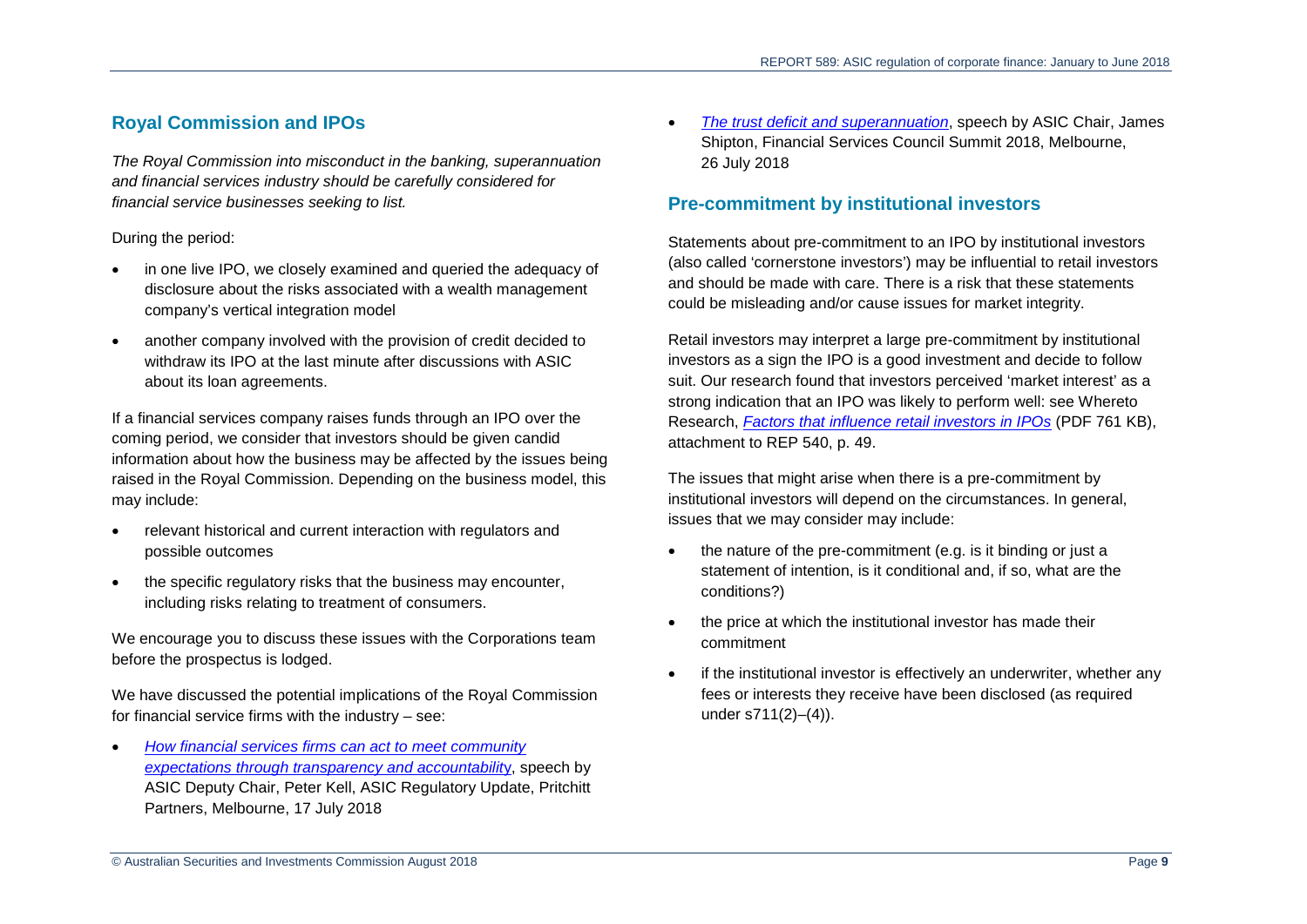## **Omitting half-year comparative financial information**

Ordinarily, an IPO of an existing business will require at least two years of audited financial information plus the most recent half year of reviewed information and prior period comparative information: see [Regulatory Guide 228](https://asic.gov.au/regulatory-resources/find-a-document/regulatory-guides/rg-228-prospectuses-effective-disclosure-for-retail-investors/) *Prospectuses: Effective disclosure for retail investors* (RG 228) at RG 228.89. However, on rare occasions we have permitted companies to omit comparative information where it was either difficult to compile in the circumstances or not material.

## Case study 2: No half-year comparatives

A company proposed disclosing two years and nine months of audited information (rather than two years of audited information and an interim six months of reviewed information). In this situation, the company did not have reviewed financial information for the prior nine-month comparative period.

To ensure the financial information was current, we accepted that providing investors with the most recent nine months of audited information was preferable to providing two years of audited information, six months of reviewed information and six months of reviewed prior comparative information.

In another case, the company's business had not commenced during the comparative period (even though the company was in existence) and we therefore accepted the company only providing one year of audited information and six months of reviewed information.

## **Initial coin offerings and crypto currency**

Over the last six months, ASIC's action on initial coin offerings (ICOs) due to misleading or unlicensed conduct has resulted in a number of ICOs being withdrawn or significantly modified.

If you are advising on an ICO, you will need to consider the legal character of the coin or token being offered: it could involve a managed investment scheme, a derivative or a share. If an ICO involves an offer of a financial product, it will need to comply with the Corporations Act.

You also need to consider the Australian financial services (AFS) licensing requirements and whether any platform for secondary trading would be a financial market (requiring a market licence).

Regardless of whether the coin or token offered is a financial product, any promotional material must not be misleading – ASIC has powers to take action on such material under both the Corporations Act and Australian Consumer Law: see [Case study 3.](#page-9-0)

<span id="page-9-0"></span>For more information on these issues, see [Information](https://asic.gov.au/regulatory-resources/digital-transformation/initial-coin-offerings-and-crypto-currency/) Sheet 225 *Initial coin offerings and crypto-currency* (INFO 225).

## Case study 3: ICO a preference share

A company proposed to raise funds from investors using an ICO but we had concerns about compliance with the Corporations Act. We imposed a stop order under s739 because:

- the promotional material appeared to be misleading
- the tokens were preference shares and an offer to retail investors would have required a prospectus
- the offeror was a proprietary company and prohibited from making an offer of securities that required disclosure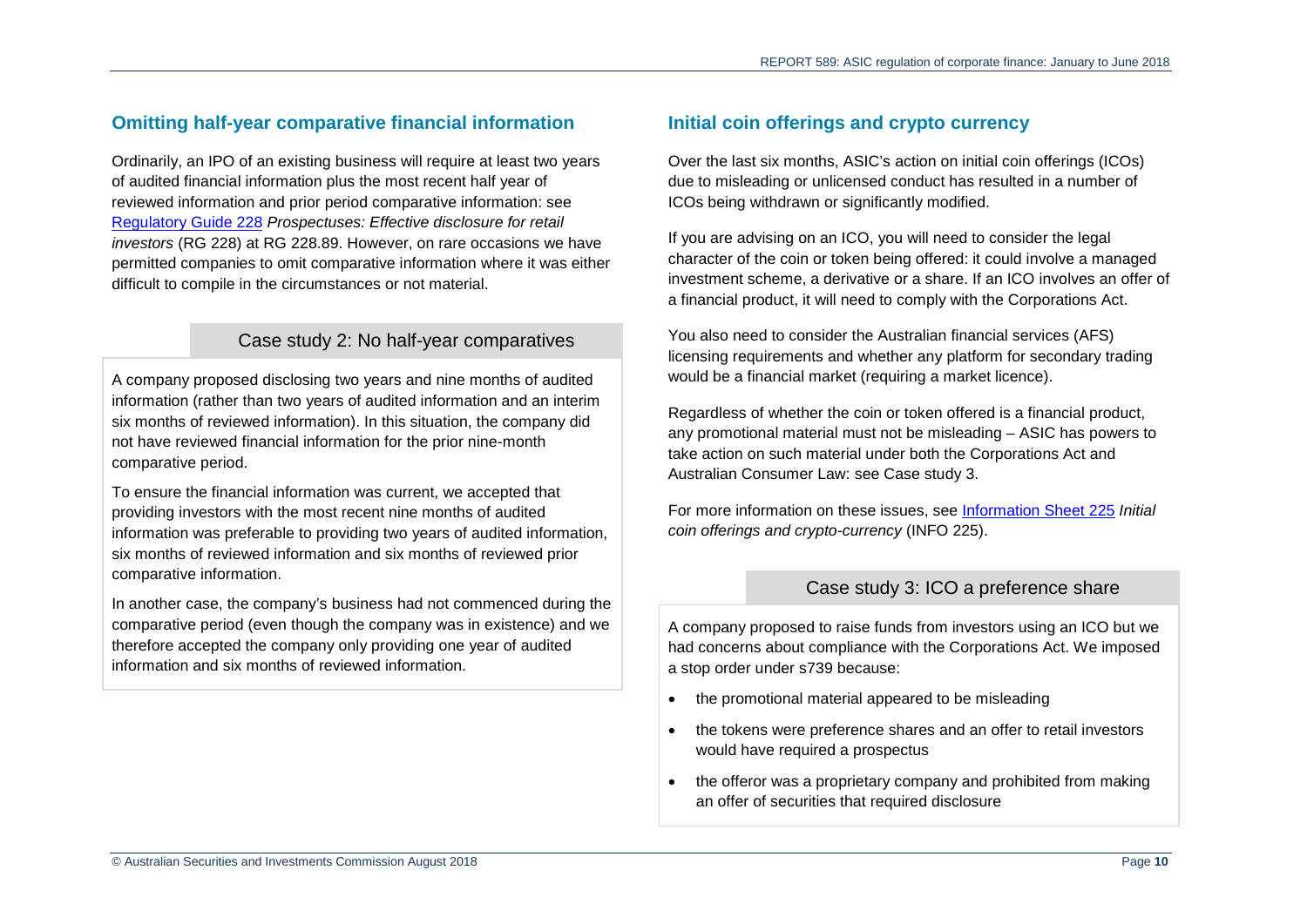## **Chinese company seals**

If you have a client that is a company incorporated in the People's Republic of China (PRC), you will need to be familiar with issues and risks relating to the company seal or 'chop'.

Each PRC company is required to have a Company Official Chop, which is registered with the Public Security Bureau. The chop represents the company towards third parties and is binding even without a signature. Poor controls can result in very adverse consequences.

## Action: Chops and IPOs

We will look for disclosure about what chops a PRC company has and how their security is managed. The prospectus should explain:

- the procedure for use of the chops and whether logbooks are kept to record transactions
- whether the chops are stored with third-party custodians, such as reputable accountants or lawyers.

We may issue notices to obtain evidence of these controls and procedures.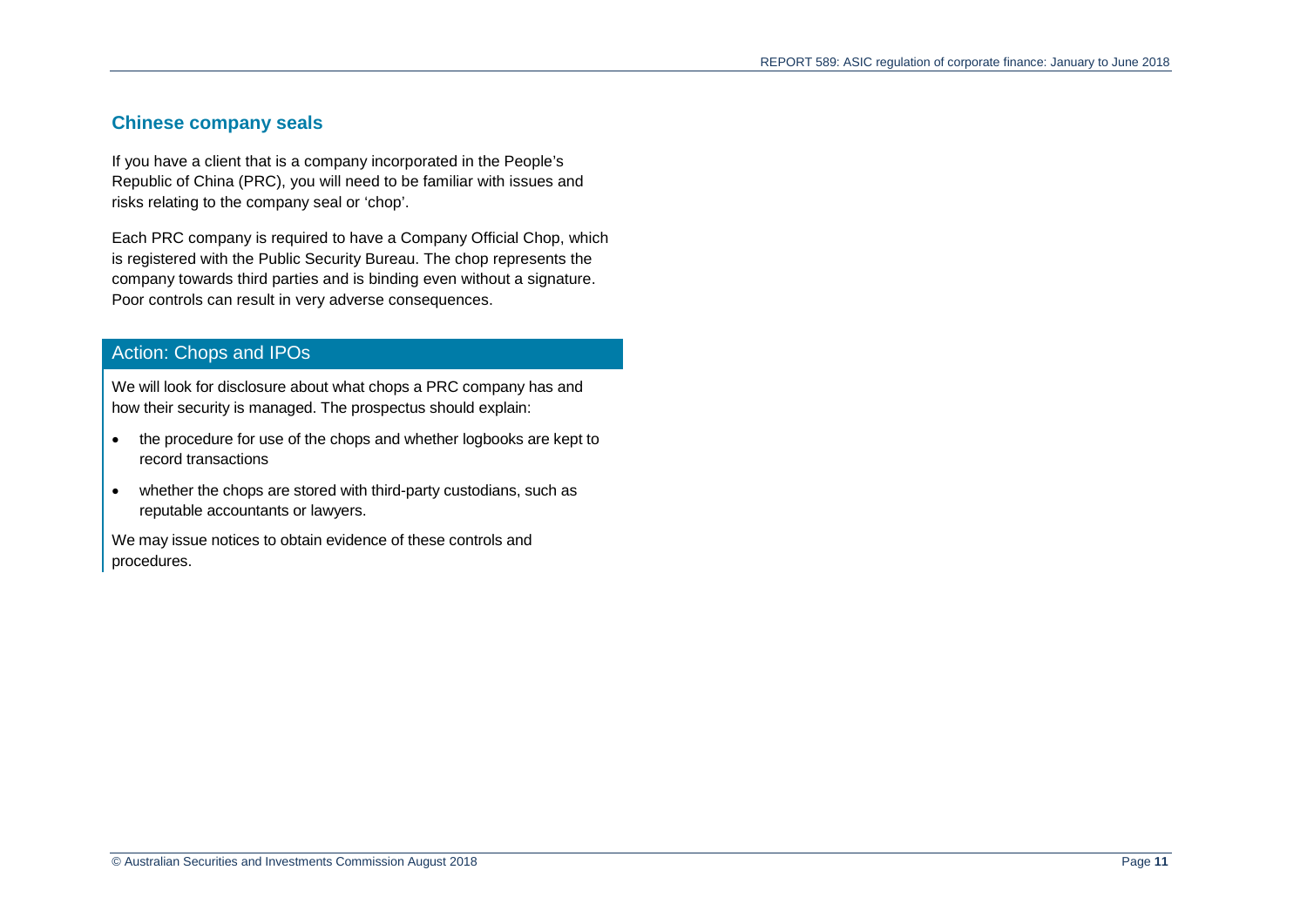# <span id="page-11-0"></span>**Experts**

# **Focus on: Independence**

Over the next six months, we will be focusing on the independence of experts, including geologists and technical specialists, due to recent problems in this area that are highlighted in the following case studies.

It may seem more cost effective and efficient to get the same expert twice, but not if we require a fresh independent expert report midtransaction.

## Action: Steps toward independence

Consider the following issues to ensure the independence of your expert:

- Start with the engagement. Consider any limitations on providing a genuine opinion during the engagement stages and ensure any actual or perceived risks are managed.
- Consider self-review issues. Will an expert's ability to be objective be compromised by their previous work on the same asset or transaction?
- Experts should engage technical specialists directly, so that the expert has some control over the specialist's work.
- Experts should make inquiries about specialists and consultants engaged for an independent expert report to ensure the existence and application of procedures that comply with the expert's licensing obligations.

For more information, see [Regulatory Guide 112](https://asic.gov.au/regulatory-resources/find-a-document/regulatory-guides/rg-112-independence-of-experts/) *Independence of experts* (RG 112).

## Case study 4: Experts reviewing own work

Experts should not review their own work for 'independent' engagements.

A geologist prepared a JORC estimate and was subsequently engaged to prepare an 'independent valuation' of the same asset in accordance with VALMIN. The VALMIN valuation required a critical assessment of their own previous JORC resource estimate.

In response to our concerns, a different geologist was engaged for the VALMIN assessment. The second geologist came to a very different view about the reliability of the original JORC resource estimate and a substantially different valuation.

## Case study 5: Licensee for hire

An expert was engaged after another party had already negotiated the scope and fee payable. The arrangement provided for the licensed expert to receive a portion of the agreed fee in exchange for peer review services, research support and independent expert report sign-off. The other party prepared most of the report and was paid most of the fee but was only licensed to advise wholesale clients.

This type of 'licensee for hire' arrangement involves potential contravention of licensing requirements by the wholesale licensee.

Our independence concern is that the expert's compliance systems, including conflict checks and control over the engagement (including communications with the commissioning party) may not extend to the wholesale licensee. In this case we required another expert to prepare an independent expert report for the transaction.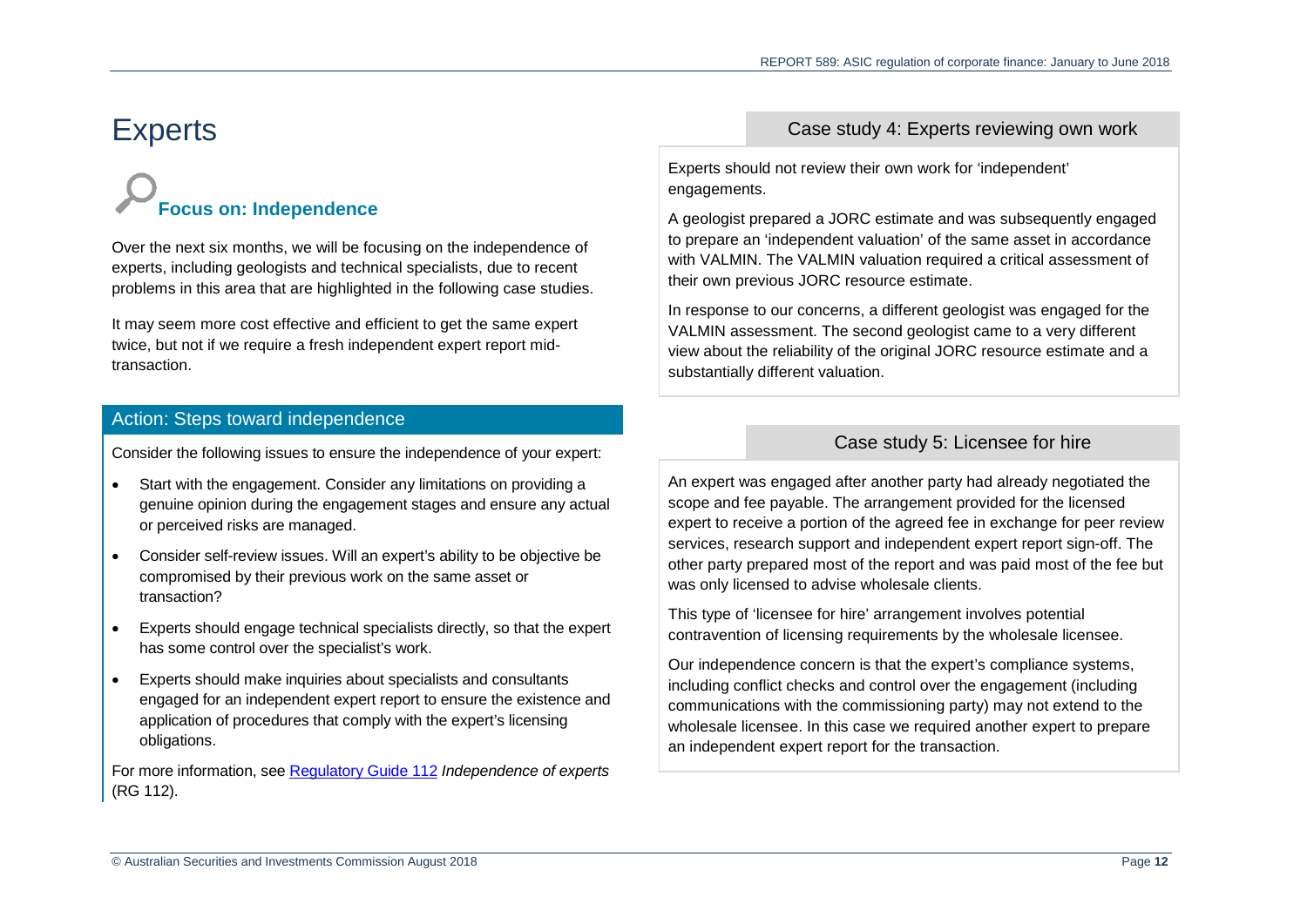## <span id="page-12-0"></span>Mergers and acquisitions

## **Key statistics for the January to June 2018 period**

[Figure 7](#page-12-1) shows the number of independent control and restructure transactions via bids or schemes of arrangement lodged or registered during the period and the number of bids or schemes involved in each.

#### <span id="page-12-1"></span>**Figure 7: Independent control and restructure transactions**



Note 1: One restructure transaction involved eight separate schemes.

Note 2: Se[e Table 9](#page-26-1) in Appendix 2 for the data shown in this figure (accessible version).

[Figure 8](#page-12-2) shows the breakdown of transactions by the implied value of the target, and within those categories, by scheme and bid.

#### <span id="page-12-2"></span>**Figure 8: Control transactions by implied target size**



Note: Se[e Table 10](#page-26-2) in Appendix 2 for the data shown in this figure (accessible version).

Overseas bidders and acquirers were a key driver of takeovers via bids and schemes during the period, led by Unibail-Rodamco SE's offer for Westfield Corporation: see [Figure 9.](#page-12-3) Even excluding the Westfield scheme, foreign bidders and acquirers were behind 78% of all deal value (based on the collective implied value of all targets).

#### <span id="page-12-3"></span>**Figure 9: Foreign and domestic offerors**



Note: Se[e Table 11](#page-26-3) in Appendix 3 for the data shown in this figure (accessible version)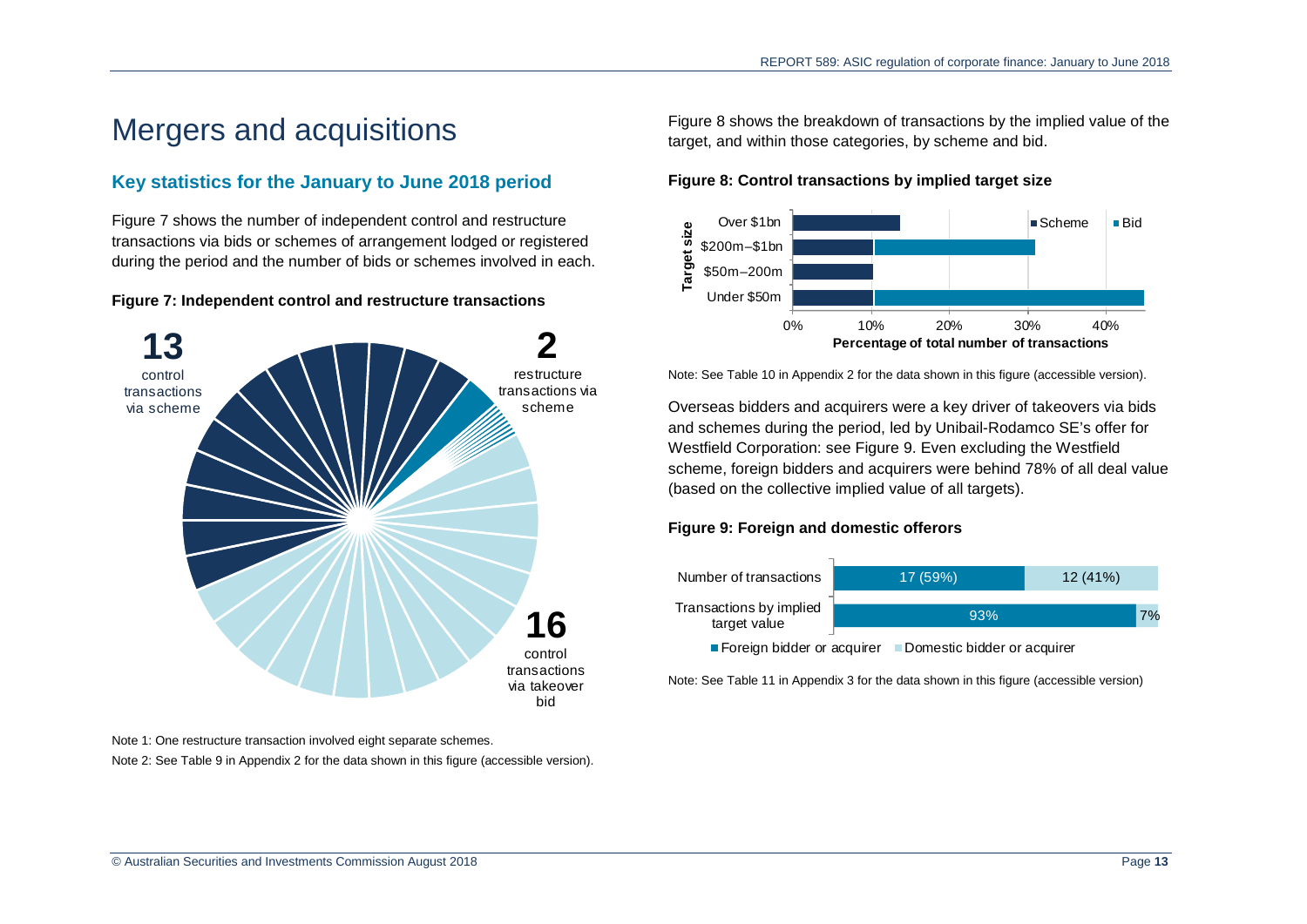

#### <span id="page-13-2"></span>**Figure 10: Largest control transactions via bid or scheme during the January to June 2018 period, by implied target size**

Note: See [Table 12](#page-26-4) in Appendix 2 for the data shown in this figure (accessible version).

## **ASIC relief and intervention in control transactions**

[Figure](#page-13-0) 11 shows the most common types of Ch 6 relief we considered.

#### <span id="page-13-0"></span>**Figure 11: Applications for relief under s655A received during the January to June 2018 period**



Note: See [Table 13](#page-27-0) in Appendix 2 for the data shown in this figure (accessible version).

Most of ASIC's regulatory intervention in control transactions related to takeover bids. In numerous matters, we raised issues with offer terms, 'truth in takeovers' statements and bid structure: see [Figure](#page-13-1) 12.

#### <span id="page-13-1"></span>**Figure 12: ASIC intervention during the January to June 2018 period**



Note: Se[e Table 14](#page-27-1) in Appendix 2 for the data shown in this figure (accessible version).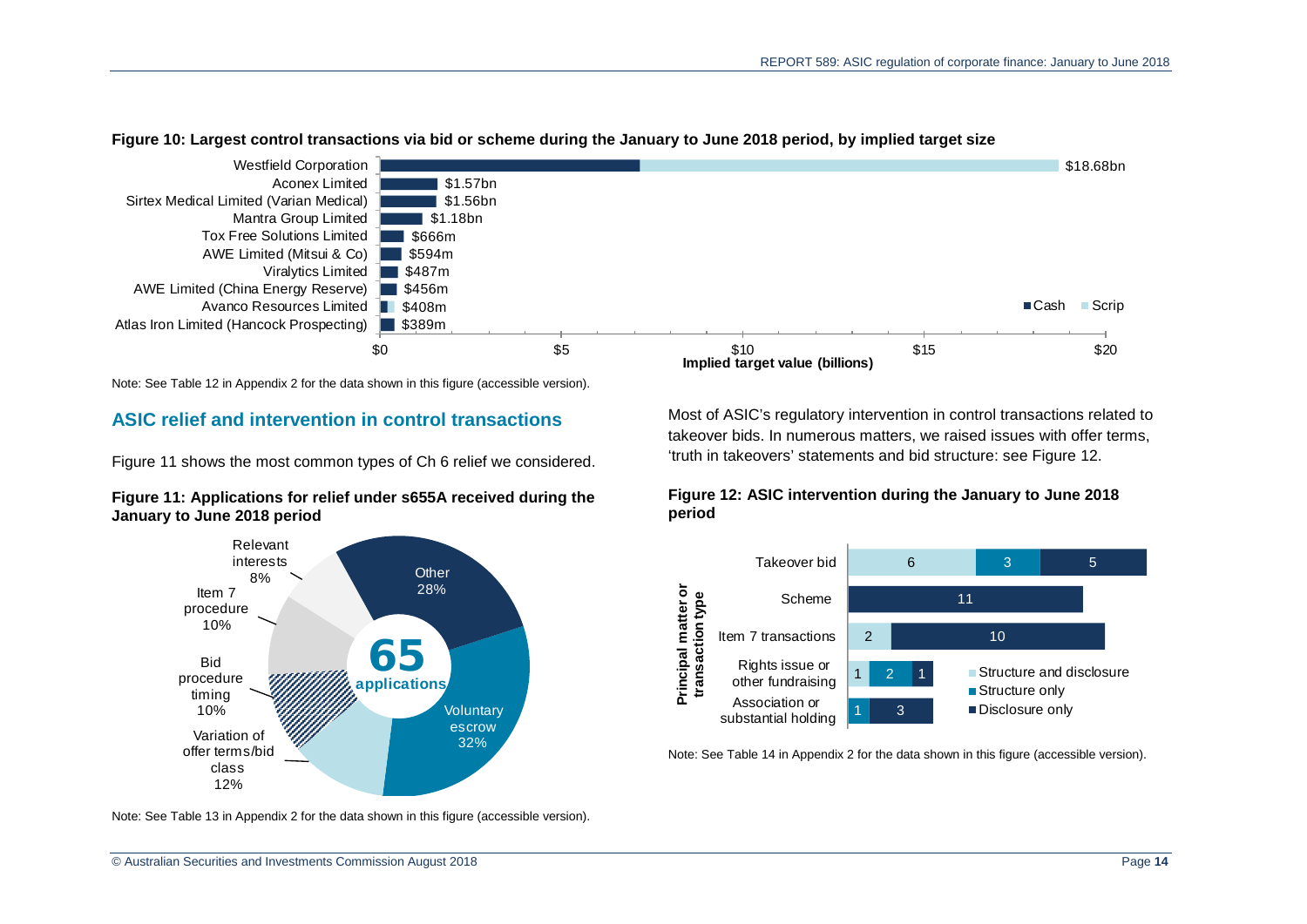# **Focus on: 'Truth in takeovers'**

Over the last six months, we have intervened on numerous 'last and final' or 'truth in takeovers' statements by market participants.

These statements have the potential to influence investors' decisions and, given their significance, we may seek to hold market participants to them.

## Action: Truth in takeovers

Take the following steps when making truth in takeovers statements:

- Remind any authorised spokesperson about the risk of making unqualified statements.
- Monitor media reporting daily throughout a transaction.
- If a target shareholder will not be bound under [Regulatory Guide 25](https://asic.gov.au/regulatory-resources/find-a-document/regulatory-guides/rg-25-takeovers-false-and-misleading-statements/) *Takeovers: False and misleading statements* (RG 25), ensure this is clear in any statement published. Seek clarification if necessary.
- Ensure any consents for third-party statements cover the form and context of the statement's use.
- If a third-party statement is uncertain or unclear, do not publish it merely because the person has provided consent to do so.
- Do not refer in aggregate to non-uniform intention statements or qualifications that are different.
- Present qualifications to statements clearly and with equal prominence to the statement.
- Exercise caution when inviting shareholders to make intention statements in circumstances that mean or imply there is a relevant agreement regarding voting or acceptance that may breach s606.

## Case study 6: Clarification required

A newspaper article cited comments made by the chief executive of an acquirer under a proposed scheme. The article quoted the executive as saying the acquirer 'will not move the offer price' without any qualification to the statement. After a query from ASIC, the acquirer issued a clarification that it reserved its right to increase the offer.

In another case, a bidder announced shareholder intention statements for over 20% of the target's shares. While checking whether the bidder had exceeded the takeover threshold, we discovered that the bidder's announcement failed to disclose the shareholders reserved their rights to depart from the statements. We required immediate clarification.

## Case study 7: Unacceptable circumstances

We applied to the Takeovers Panel seeking a declaration of unacceptable circumstances because a major target shareholder, Taurus Funds Management Pty Ltd, and two of the target's directors departed from earlier statements that they did not intend to accept the bid by Eastern Field Developments Ltd for Finders Resources Limited.

The initial panel found Taurus should be held to its statement and ordered the cancellation of Taurus' acceptance. The panel did not consider it necessary to cancel the directors' acceptances.

A review panel, in a split decision, cancelled Taurus' acceptance but gave Taurus the right to put the shares at the offer price to the bidder in the future. Taurus was also ordered to compensate investors who acquired shares on market above the offer price after the intention statements were made.

Eastern Field has sought judicial review of the review panel's decision in the Federal Court.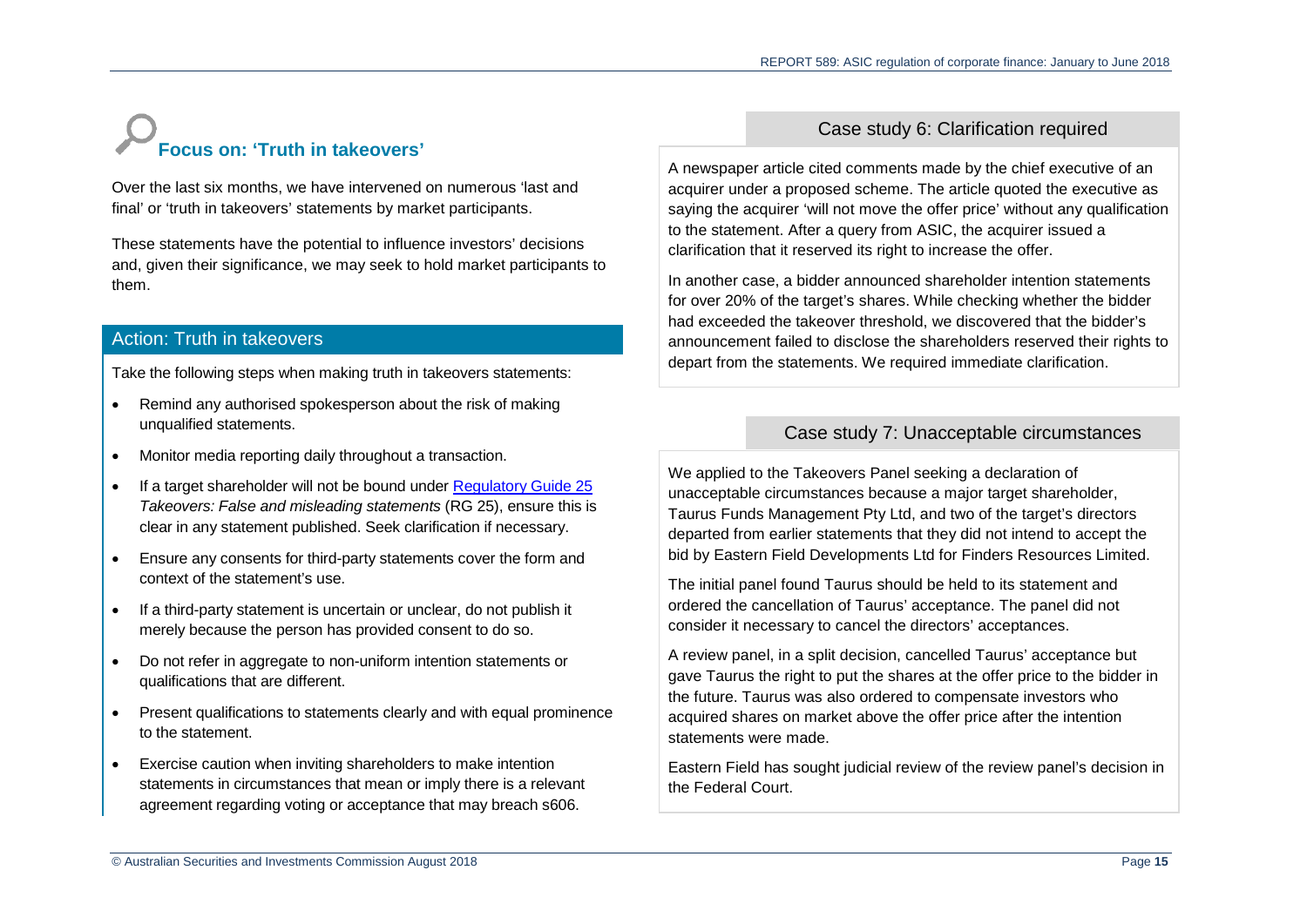#### **How common are truth in takeovers statements?**

'Truth in takeover' statements have become commonplace in Australian takeovers with statements by bidders and target holders the most frequent: see [Figure](#page-15-0) 13.

#### <span id="page-15-0"></span>**Figure 13: Truth in takeover statements in takeover bids during the January to June 2018 period**



**Percentage of bids involving one or more statements**

**Total** 

No qualification or limited specified qualification

**Full qualification or general reservation of right to depart from statement** 

Note: See [Table 15](#page-27-2) in Appendix 2 for the data shown in this figure (accessible version).

### **Truth in takeovers – Policy review**

We have decided to review [RG 25,](https://asic.gov.au/regulatory-resources/find-a-document/regulatory-guides/rg-25-takeovers-false-and-misleading-statements/) due to the frequent reliance on the policy and market practices that have emerged since the guidance was published in 2002. We will consider how RG 25 could be updated to provide greater certainty to the market about the application and enforceability of the 'truth in takeovers' policy.

The importance of truth in takeovers is also reflected in the Takeover Panel's recent efforts to provide greater certainty by establishing a timeframe for returning with a new bid after declaring a previous one 'last and final': see Takeovers Panel, *[Public Consultation Response](https://takeovers.gov.au/content/DisplayDoc.aspx?doc=consultation/061.htm&pageID=&Year=)  [Statement: Guidance Note 1 – Unacceptable circumstances](https://takeovers.gov.au/content/DisplayDoc.aspx?doc=consultation/061.htm&pageID=&Year=)*, July 2018.

#### **Bidder versus expert: Commenting on target value**

*We have been concerned by the approach of some bidders when commenting on expert reports or the value of target securities*.

A bidder needs to take care when commenting on the value of target securities – including when challenging an expert's valuation of a target. Importantly:

- a bidder may not have the same level of information as the target's expert (see *Lepidico Limited* [2017] ATP 11)
- disclosures made during a bid on the value of the target securities should meet the requirements in [Regulatory Guide 111](https://asic.gov.au/regulatory-resources/find-a-document/regulatory-guides/rg-111-content-of-expert-reports/) *Content of expert reports* (RG 111) and [RG 112](https://asic.gov.au/regulatory-resources/find-a-document/regulatory-guides/rg-112-independence-of-experts/) to ensure target holders receive a consistent standard of disclosure.

When discussing an expert's report, bidders usually rely on [ASIC](https://www.legislation.gov.au/Details/F2017C00928)  [Corporations \(Consents to Statements\) Instrument 2016/72,](https://www.legislation.gov.au/Details/F2017C00928) which gives relief from the consent provisions. A requirement of this relief is that the bidder must fairly represent the statement in its commentary.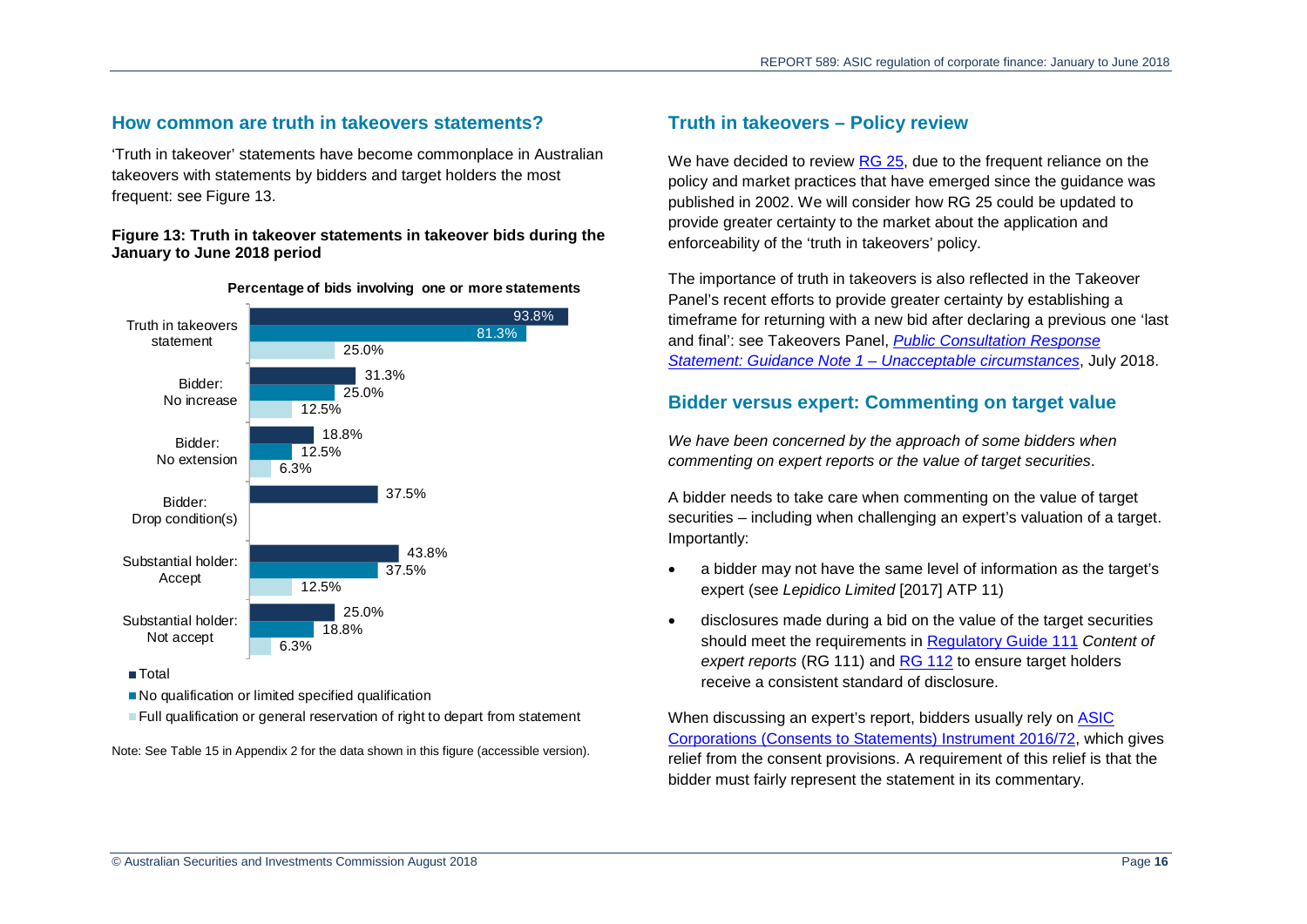Analysis by the bidder or the bidder's expert as to what the target's expert should have concluded, had different assumptions been adopted, may not fairly represent the original statement and is unlikely to fall within the scope of this relief.

## Action: Bidder commenting on an expert report

Bidders may, where appropriate:

- critique the expert's material assumptions
- highlight apparent inconsistencies in the report.

Bidders should avoid:

- giving an opinion on what the expert should have concluded target securities are worth (whether by substituting and valuing changes in key assumptions, correcting perceived valuation errors, or otherwise)
- introducing a preferred or implied valuation by referring to one or more specific values where the expert has produced a valuation range (even if only as an example within that range)
- referencing a sensitivity analysis selectively or as if it formed part of the expert's adopted assumptions or valuation range, rather than a demonstration of the sensitivity of the valuation and/or assumptions
- including their own valuation that does not meet the equivalent disclosure and independence standards of [RG 111](https://asic.gov.au/regulatory-resources/find-a-document/regulatory-guides/rg-111-content-of-expert-reports/) and [RG 112.](https://asic.gov.au/regulatory-resources/find-a-document/regulatory-guides/rg-112-independence-of-experts/)

## **Top-up clauses in pre-bid agreements**

Recently we have seen a few pre-bid acceptance agreements that aim to compensate pre-bid holders if the bidder ends up selling the shares into a higher competing bid (a 'top-up clause').

In our view, top-up clauses can effectively mean a different offer is made to the pre-bid shareholder from that made to other holders – contrary to

the equality principle and the purposes underpinning s619(1), and the framework established by s621(3), 622 and 623.

[Case study 8](#page-16-0) highlights recent examples where we have intervened to address top-up clauses. We will continue to monitor pre-bid agreements and take action where we see agreements that we consider are contrary to the equality principle.

## Case study 8: Top-up clauses

<span id="page-16-0"></span>A pre-bid agreement contained the usual terms that enabled the bidder to require the pre-bid holder to accept the bid a certain time after the offer opened. However, it also had a top-up clause allowing for an additional payment if the bidder subsequently sold the holding into a higher competing offer.

Given the circumstances of the matter, we advised the bidder and prebid holder that if the top-up clause was triggered, we may apply to the Takeovers Panel for orders that the top-up be paid to all holders.

In another matter post the reporting period involving similar arrangements, we obtained a 'truth in takeovers' public commitment from the bidder that it would not take any steps to trigger the top-up clause.

## **Bid conditions**

We pay close attention to bid conditions, particularly if a condition appears to be within the control of the bidder or where it is unclear whether the condition has been triggered or not.

Before dispatching offers, a bidder should check whether any conditions have been triggered and, if so, ensure the triggering events are carved out from the condition. If a bidder does not want to carve out trigger events in this way, they have the right not to proceed with the bid under s670F.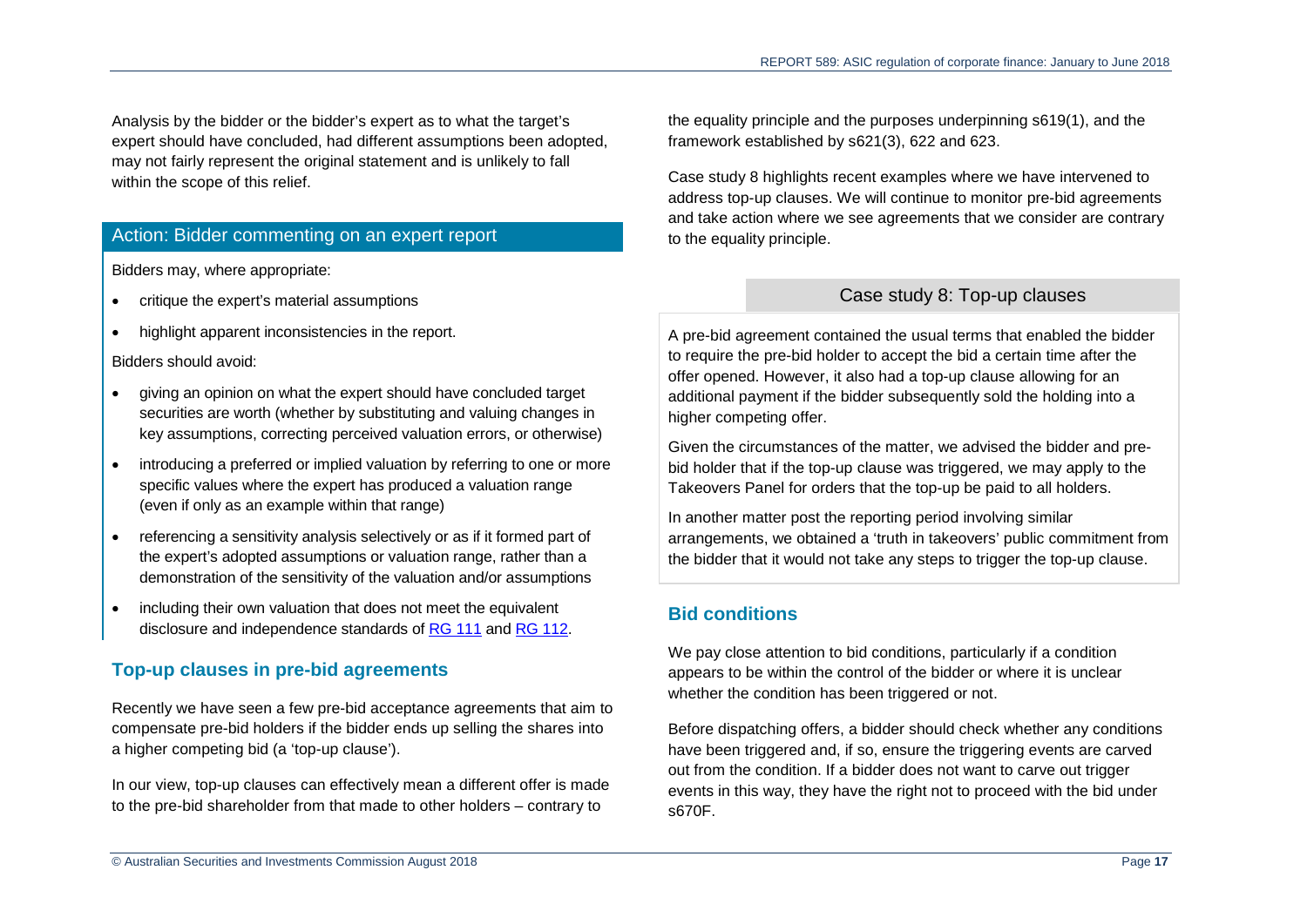## **Changing terms during the scheme meeting**

*Making a last minute change to scheme terms is risky and you should approach ASIC first.* 

In *Billabong International Ltd (No 2)* [2018] FCA 496, the court was asked to approve a scheme on amended terms to incorporate a last minute increase in cash consideration that was announced during the scheme meeting.

One of the key underlying principles of takeovers is that shareholders are given all necessary information and adequate time to consider that information in the context of a control transaction. Last minute changes to scheme terms can also be coercive. As such, amending the scheme consideration during or immediately before the scheme meeting creates significant risks, even for an increase to a cash offer, and particularly if there is an active or likely auction for control underway.

In the *Billabong* matter we did not object to the scheme, despite the last minute nature of the amendment. This was because of the evidence that the resolution would have been approved even if the scheme consideration was not increased (as shown by the proxy votes lodged before the increased consideration being announced). Votes cast at the meeting after the increased consideration was announced were not determinative of the outcome. We encourage parties considering scheme amendments to approach ASIC first.

## **Disclosure of relevant agreements relating to a substantial holding**

Shareholders should ensure that, when making substantial holding disclosures in connection with a transaction, they provide full copies of all contemporaneous agreements relating to the substantive transaction. It is not sufficient to only attach a preliminary agreement – even if that technically first gave rise to the person's change in voting power.

We are most likely to take action where the timing and sequencing of entering into final documentation appears to suggest avoidance: see [Regulatory](https://asic.gov.au/regulatory-resources/find-a-document/regulatory-guides/rg-5-relevant-interests-and-substantial-holding-notices/) Guide 5 *Relevant interests and substantial holding notices* (RG 5) at RG 5.305–RG 5.308.

We also note it is inappropriate to redact documents that are attached to substantial holding notices. Full, unredacted disclosure is important to ensure compliance with both the spirit and letter of s671B and to avoid misleading the market.

## Case study 9: Substantive disclosure failure

Parties to a joint venture filed substantial holding notices that included a copy of a standstill and exclusivity agreement, but not definitive agreements signed the following day. The definitive agreements were essential to understanding the ongoing association between the parties. After we informed the parties of our concerns, they agreed to disclose the definitive agreements but with some redactions.

We do not generally consider it appropriate to redact documents relating to substantial holdings, and note the Takeover Panel's comments that 'there is no entitlement under s671B for a party to redact a document required to accompany a notice': see *Investa Office Fund* [2016] ATP 6 at [93].

We will generally insist that all relevant agreements relating to a substantial holding be disclosed on an unredacted basis and may seek a declaration and orders from the Takeovers Panel.

Note: This case study involves a matter that arose after 30 June 2018.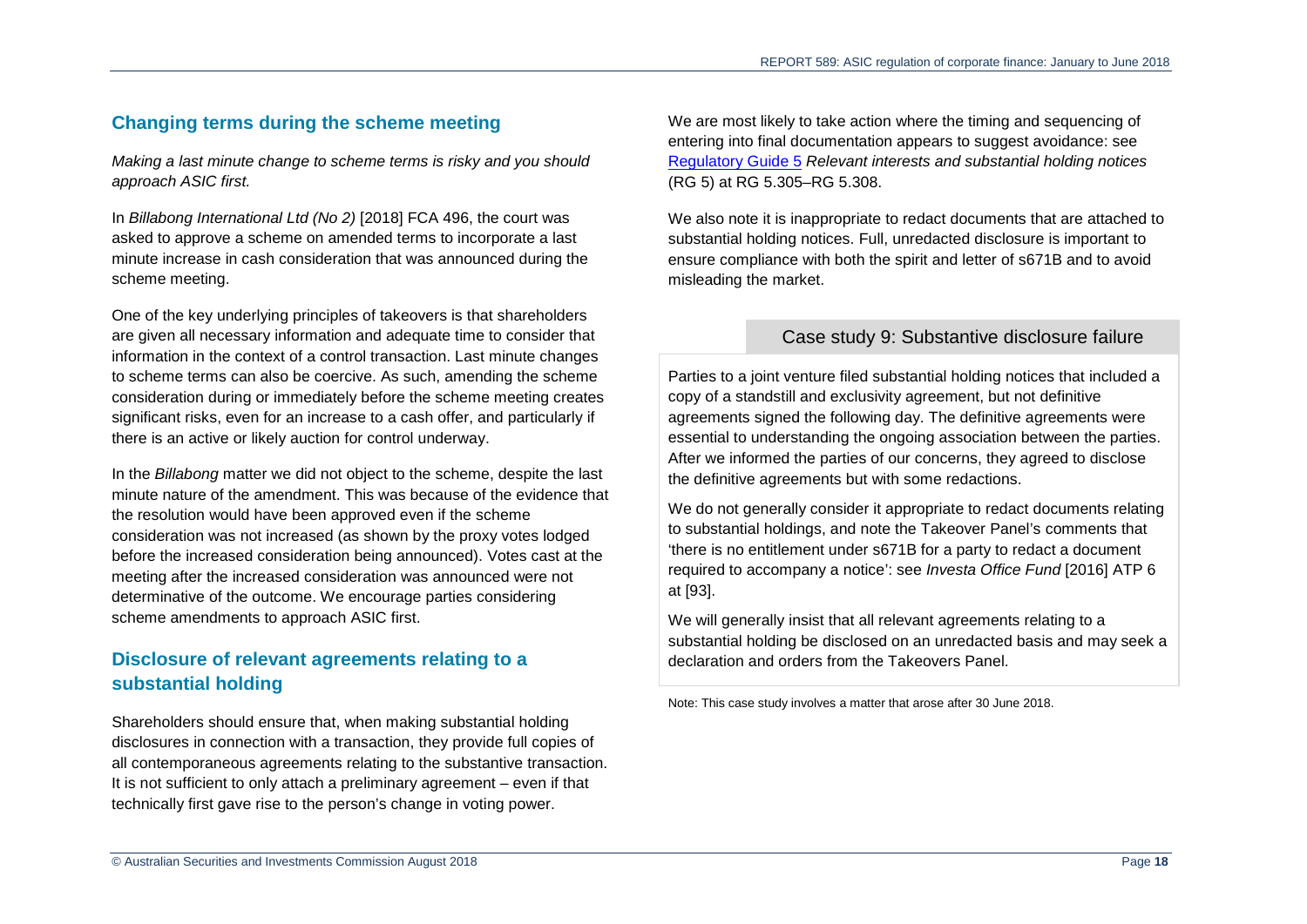## **Takeovers Panel**

During the January to June 2018 period, the Takeovers Panel received 11 initial applications and 4 review applications for declarations of unacceptable circumstances. ASIC was an active participant in a number of these proceedings.

Note: The Takeovers Panel also received three other applications relating to orders during the period.

Some notable issues considered by the Takeovers Panel during the period include:

- association arising from collective action
- 'truth in takeovers' statements by shareholders
- the role of directors on the target board connected with the bidder.

The Takeovers Panel has set out its [2018 reasons for decisions](http://www.takeovers.gov.au/content/ListDocuments.aspx?Doctype=RD) on its website.

## **Criminal actions relating to takeovers**

Contravention of the Corporations Act in relation to a takeover can result in criminal prosecution and potential imprisonment. Earlier this year we brought criminal charges against directors relating to two separate bids. These matters are being prosecuted by the Commonwealth Director of Public Prosecutions.

## Case study 10: Failure to make takeover offers

In April 2012, Palmer Leisure Coolum Pty Ltd lodged a bidder's statement for all the shares in The President's Club Limited. We allege that Palmer Leisure failed to make an offer for The President's Club within the two months required by s631(1).

Clive Palmer, a director of Palmer Leisure, has been charged with contravening this provision through the operation of s11.2 of the *Criminal Code Act 1995*. The charges carry a maximum penalty of two years imprisonment and a fine of \$11,000 for an individual (\$55,000 for a corporation).

The matter has a directions hearing on 30 August 2018: see [Media](https://asic.gov.au/about-asic/media-centre/find-a-media-release/2018-releases/18-095mr-clive-palmer-and-his-company-palmer-leisure-coolum-charged-over-breaches-of-takeover-law/)  [Release \(18-095MR\)](https://asic.gov.au/about-asic/media-centre/find-a-media-release/2018-releases/18-095mr-clive-palmer-and-his-company-palmer-leisure-coolum-charged-over-breaches-of-takeover-law/) *Clive Palmer and his company Palmer Leisure Coolum charged over breaches of takeover law* (6 April 2018).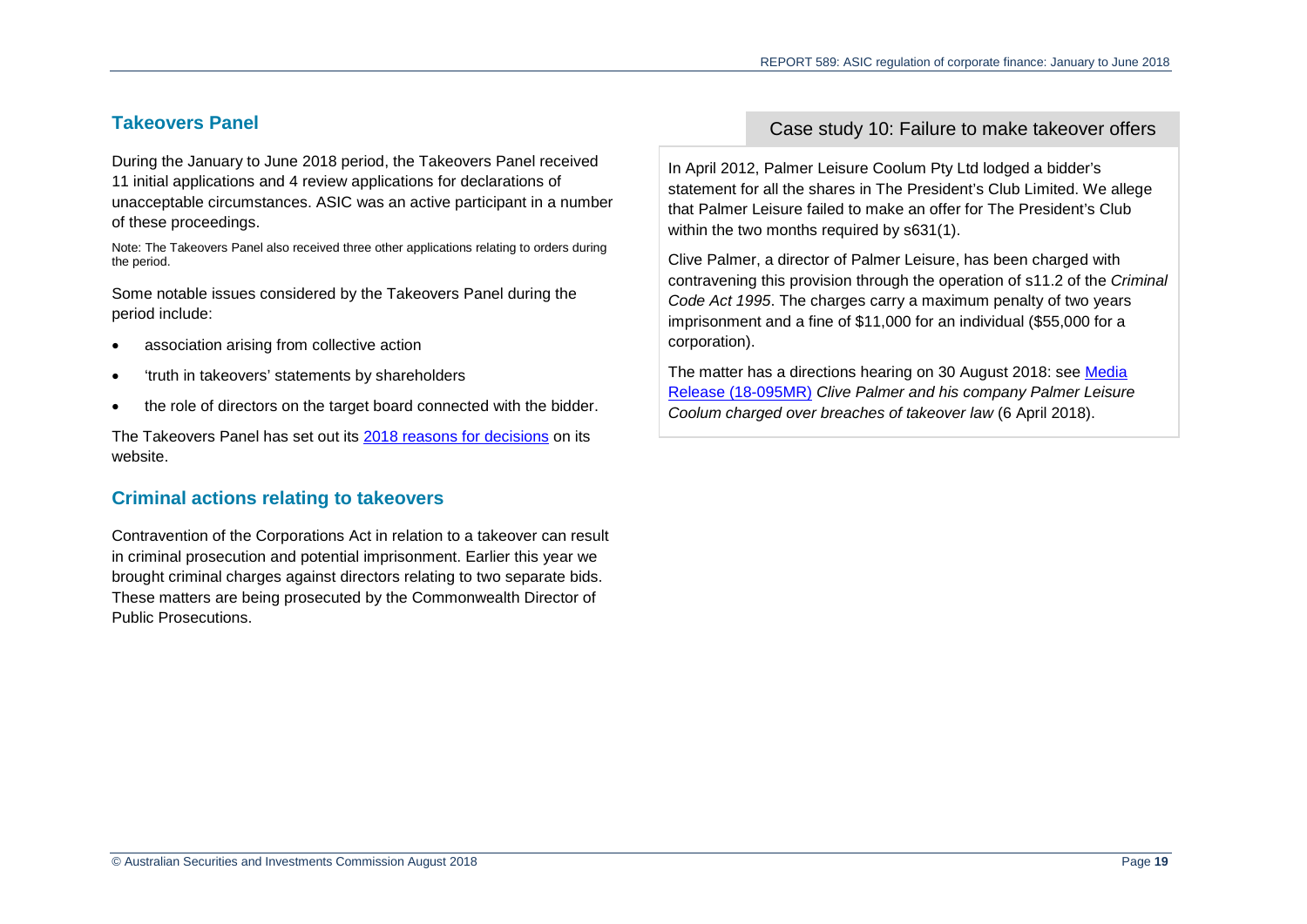## Case study 11: Takeover leads to criminal charges

In July 2015, G8 Education Limited announced takeover bids for all the shares in Affinity Education Group Limited. G8 had a stake of 19.98% in Affinity and, shortly after the announcement of the bid, entities that we allege were associated with G8's chairperson, Jennifer Hutson, acquired Affinity shares. These entities promptly accepted G8's bid, taking G8's relevant interests in Affinity to 24.48%. Affinity commenced proceedings in the Takeovers Panel, which made a declaration of unacceptable circumstances and remedial orders.

In early 2018, Ms Hutson was charged with criminal offences for conduct relating to this bid: see [Media Release \(18-088MR\)](https://asic.gov.au/about-asic/media-centre/find-a-media-release/2018-releases/18-088mr-former-chair-of-g8-education-limited-charged/) *Former chair of G8 Education Limited charged* (3 April 2018). The charges included dishonestly failing to discharge duties as a director under s184(1), dishonest use of position as a director under s184(2), authorising the giving of false or misleading information to an operator of a financial market, attempting to pervert the course of justice under s43 of the *Crimes Act 1914*, and giving false or misleading information under s64 of the *Australian Securities and Investments Commission Act 2001*.

Two other people (Mary-Anne Greaves, a lawyer, and David Burke) have also been charged with giving false and misleading information during our investigation: see [Media Release \(18-093MR\)](https://asic.gov.au/about-asic/media-centre/find-a-media-release/2018-releases/18-093mr-queensland-lawyer-charged-with-misleading-investigation/) *Queensland lawyer charged with misleading investigation* (6 April 2018) and [Media Release](https://asic.gov.au/about-asic/media-centre/find-a-media-release/2018-releases/18-094mr-queensland-man-charged-with-misleading-asic-investigation/)  [\(18-094MR\)](https://asic.gov.au/about-asic/media-centre/find-a-media-release/2018-releases/18-094mr-queensland-man-charged-with-misleading-asic-investigation/) *Queensland man charged with misleading ASIC investigations* (6 April 2018).

The matters are listed for a mention hearing on 26 October 2018.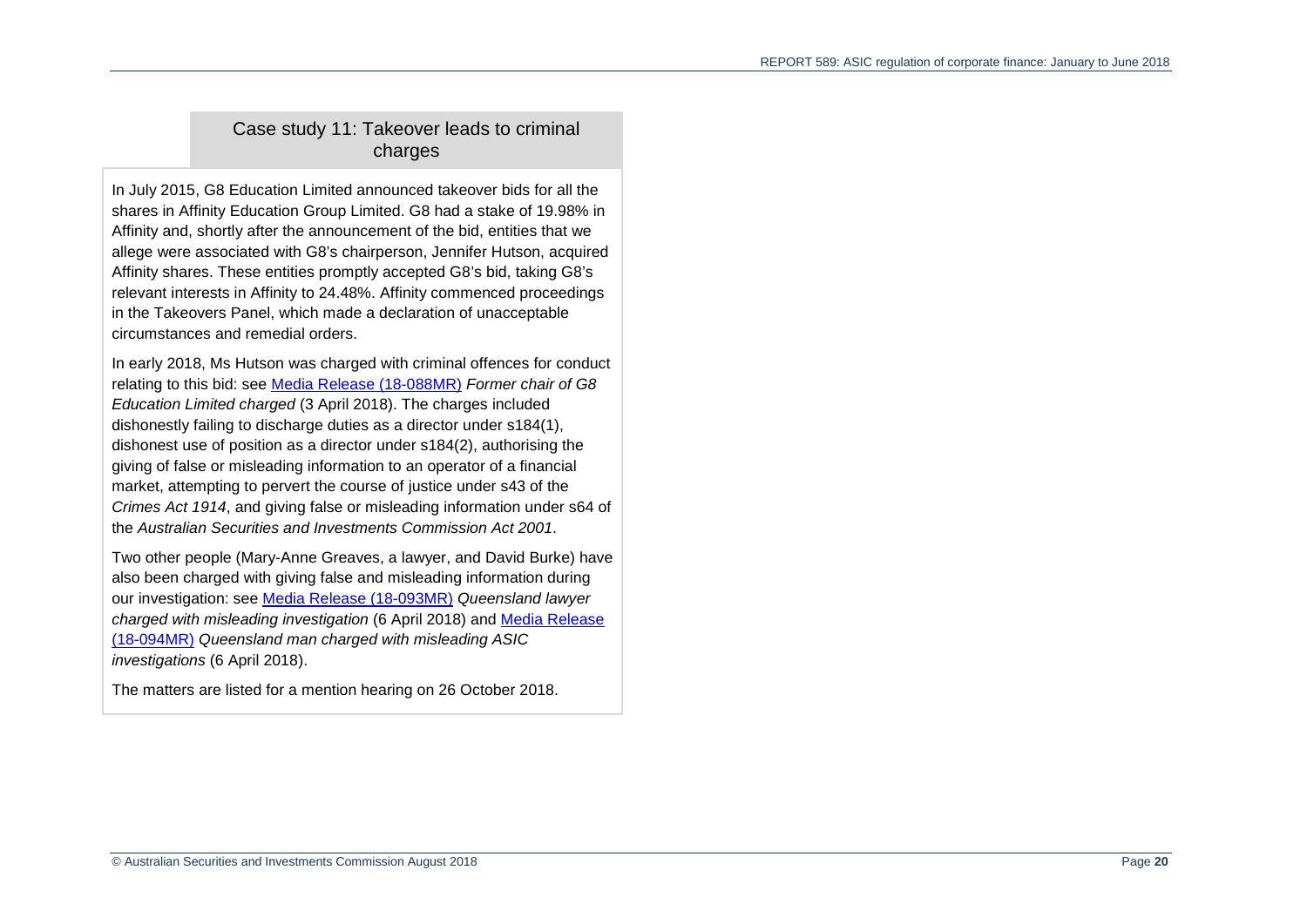# <span id="page-20-0"></span>Corporate governance

## **Corporate governance taskforce**

On 8 August, the Australian Government announced a \$70.1 million funding package that will expand ASIC's enforcement and supervisory work. This will include the creation of a corporate governance taskforce to identify and pursue failings in large listed companies. Various teams across ASIC will contribute to this taskforce and we look forward to updating you on the initiatives.

## **Disclosure of actual corporate governance practices**

The Royal Commission has uncovered serious corporate governance failures within financial services entities. In this context, we are concerned that disclosures in entities' corporate governance statements can be unhelpful and, in some cases, meaningless – entities often only disclose the existence of corporate governance policies, rather than how the entity implements those polices in practice.

'Boilerplate' disclosure of corporate governance policies does not greatly assist investors' understanding of a company's governance practices: the focus should be on how effective those policies are at ensuring entities engage in good corporate governance practices in the context of their operations.

We provided a submission to the [ASX Corporate Governance Council's](https://www.asx.com.au/regulation/corporate-governance-council/review-and-submissions.htm)  [recent consultation on the proposed fourth edition of their Principles and](https://www.asx.com.au/regulation/corporate-governance-council/review-and-submissions.htm)  [Recommendations.](https://www.asx.com.au/regulation/corporate-governance-council/review-and-submissions.htm)

[ASIC's submission](https://www.asx.com.au/images/research/Australian-Securities-and-Investments-Commission.pdf) (PDF 378 KB) proposed an alternative disclosure model, involving:

• a standalone document describing the entity's corporate governance framework

• an annual statement setting out the entity's implementation of that corporate governance framework.

## **Climate risk**

Assessment of climate risk and anticipating related regulatory responses involves a level of uncertainty. Regardless, we encourage directors to consider climate risk and the possible impact of this risk on their company's prospects.

We also remind companies of their disclosure obligations in this area. The law requires listed companies to disclose material business risks (e.g. in an operating and financial review under s299A(1)), and many listed companies also disclose climate risk on a voluntary basis.

We encourage companies making climate risk disclosures to consider [the recommendations of the Task Force on Climate-Related Financial](https://www.fsb-tcfd.org/publications/)  [Disclosures.](https://www.fsb-tcfd.org/publications/) These recommendations are designed to help companies produce information that is useful for investors.

Over the next six months, we will be doing the following work relating to climate change:

- By late 2018 we expect to finalise a review of our relevant regulatory guidance to ensure that it continues to provide appropriate principles and high-level guidance that stakeholders can apply in meeting their disclosure obligations.
- We are continuing our focus on impairment testing and asset values in our upcoming review of 30 June 2018 financial reports.
- We are also undertaking a review of climate risk disclosures across the ASX 300 to better understand current market practices. We will publish our findings later this year.

Note: See our previous corporate finance reports, [Report 539](https://asic.gov.au/regulatory-resources/find-a-document/reports/rep-539-asic-regulation-of-corporate-finance-january-to-june-2017/) *ASIC regulation of corporate finance: January to June 2017* (REP 539) and [Report 567](https://asic.gov.au/regulatory-resources/find-a-document/reports/rep-567-asic-regulation-of-corporate-finance-july-to-december-2017/) *ASIC regulation of corporate finance: July to December 2017* (REP 567).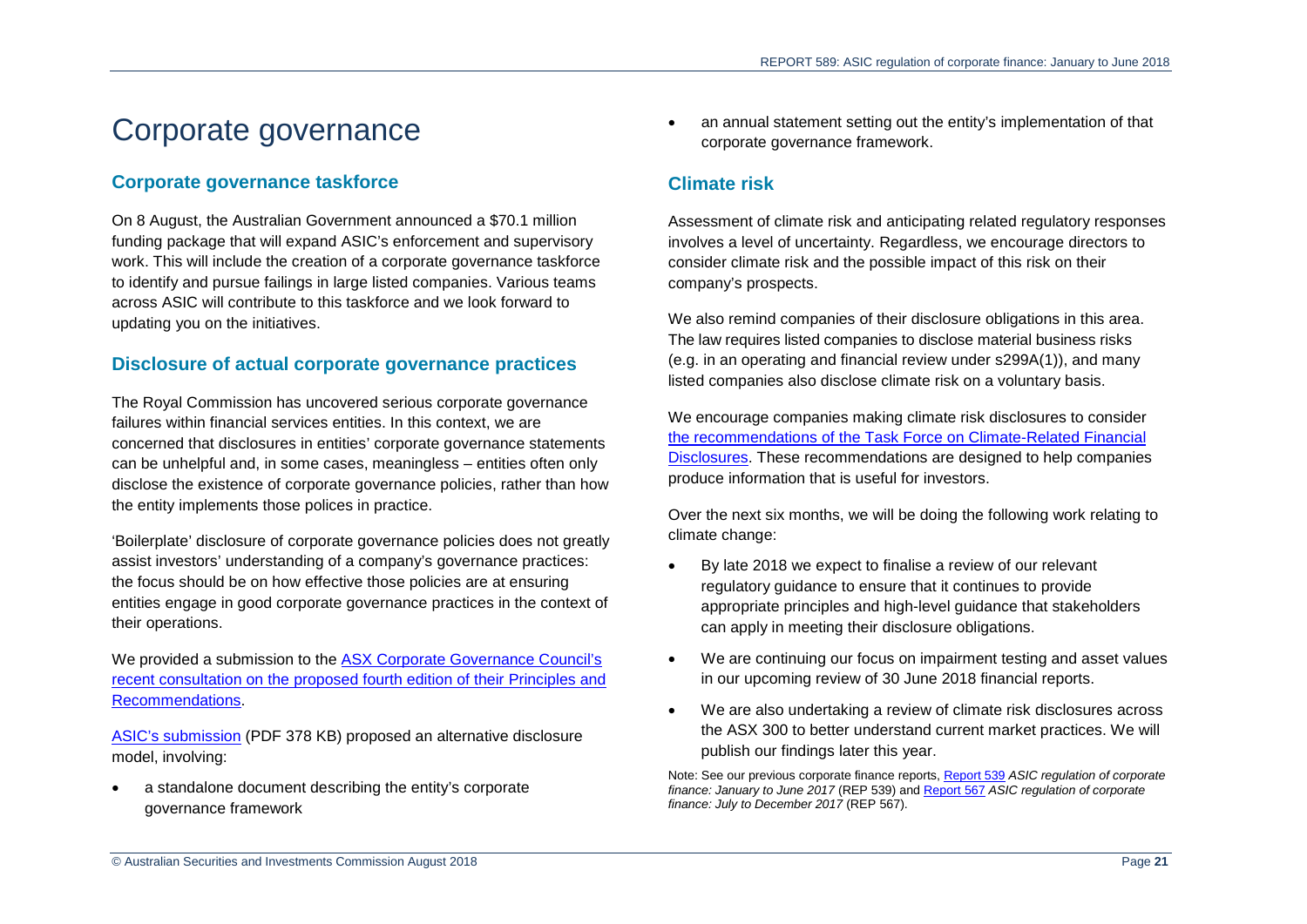## **Proxy adviser practices**

*We recently reviewed proxy adviser engagement practices due to concerns raised at a roundtable in May 2017.*

We observed that engagement by proxy advisers with companies that were the subject an 'against' recommendation occurred in 65 of 80 cases (81%). There was a variety of reasons why engagement did not occur in the remaining cases.

Proxy advisers should be transparent in their reports about their engagement, including disclosing the nature, extent and outcome of engagement with the company.

We also encourage proxy advisers to notify companies of any 'against' recommendations, and to explain the reasons for their recommendations. This will help companies understand concerns held by the proxy adviser and respond to investors on those concerns.

## Action: Engage with proxy advisers

When engaging with proxy advisers, companies should:

- seek out information about the engagement practices of proxy advisors and engage proactively with them outside peak periods
- release their notices of meeting to the market as early as possible and ensure that the disclosure in those notices is 'clear, concise and effective'.

For more information on proxy adviser engagement, see [Report 578](https://asic.gov.au/regulatory-resources/find-a-document/reports/rep-578-asic-review-of-proxy-adviser-engagement-practices/) *ASIC review of proxy adviser engagement practices* (REP 578).

## **Enforcement action against directors**

[Report 568](https://asic.gov.au/regulatory-resources/find-a-document/reports/rep-568-asic-enforcement-outcomes-july-to-december-2017/) *ASIC enforcement outcomes: July to December 2017* (REP 568) set out that, in 2018, we would continue to focus on the conduct of gatekeepers, including directors and auditors. Below are some case studies showing actions we have taken.

## Case study 12: Misleading annual report

In March 2018, we brought proceedings in the Federal Court against Rio Tinto Limited, its former chief executive officer, Thomas Albanese, and its former chief financial officer, Guy Elliott, in relation to alleged misleading or deceptive statements in Rio Tinto's 2011 annual report.

These proceedings also concern allegations that Rio Tinto failed to recognise an impairment of a wholly owned subsidiary, Rio Tinto Coal Mozambique: see [Media Release \(18-119MR\)](https://asic.gov.au/about-asic/media-centre/find-a-media-release/2018-releases/18-119mr-asic-takes-further-action-against-rio-tinto-limited-and-its-former-ceo-and-cfo/) *ASIC takes further action against Rio Tinto Limited and its former CEO and CFO* (1 May 2018).

## Case study 13: Duties of care and diligence

We commenced proceedings against the former managing director of Quintis Limited for failing to discharge his duties as a director under s180. We allege that Frank Wilson failed to disclose to the Quintis board that key contracts with Nestle-owned Galderma had been terminated and that, as a result, he did not discharge his duties to Quintis with the degree of care and diligence that a reasonable person in the position of managing director would exercise.

Our investigation is ongoing and the matter is before the Federal Court: see [Media Release \(18-174MR\)](https://asic.gov.au/about-asic/media-centre/find-a-media-release/2018-releases/18-174mr-asic-launches-civil-penalty-proceedings-against-former-quintis-managing-director-frank-wilson/) *ASIC launches civil penalty proceedings against former Quintis managing director Frank Wilson* (14 June 2018).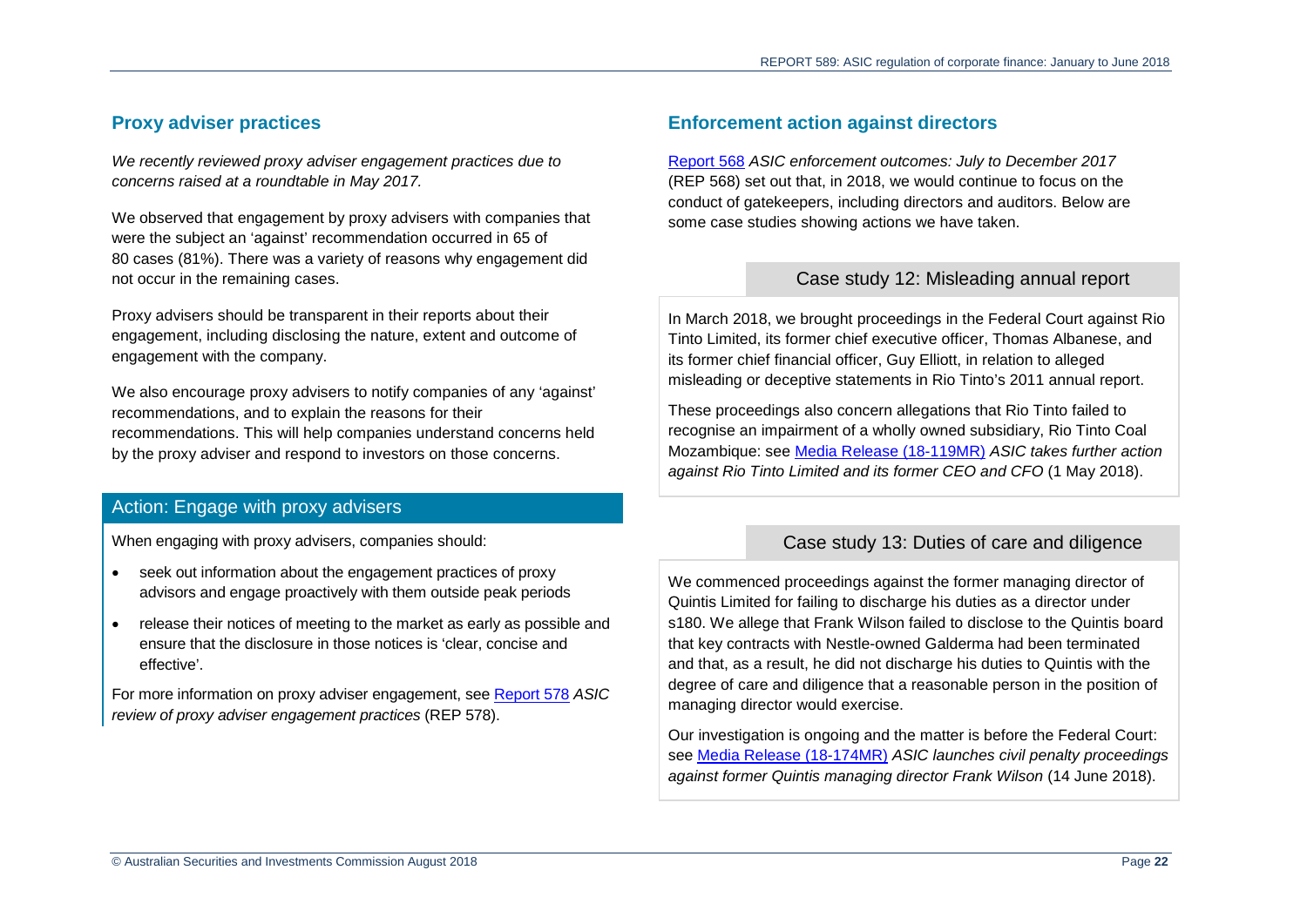## <span id="page-22-0"></span>Appendix 1: Takeover bids and schemes

#### **Table 1: Takeover bids in respect of which bidder's statements were lodged with ASIC (1 January 2018 to 30 June 2018)**

| <b>Target</b>                    | <b>Bidder</b>                                                                                                          | Lodged     | <b>Type</b> | <b>Securities</b> | Consideration  |
|----------------------------------|------------------------------------------------------------------------------------------------------------------------|------------|-------------|-------------------|----------------|
| Norwood Park Limited             | Propel Funeral Partners Ltd [PFP]                                                                                      | 12/01/2018 | Off-market  | Ordinary shares   | Cash           |
| Norwood Park Limited             | <b>InvoCare Limited [IVC]</b>                                                                                          | 16/01/2018 | Off-market  | Ordinary shares   | Cash           |
| <b>AWE Limited [AWE]</b>         | China Energy Reserve and Chemicals Group Co., Ltd                                                                      | 25/01/2018 | Off-market  | Ordinary shares   | Cash           |
| AWE Limited [AWE]                | Mitsui & Co,. Ltd                                                                                                      | 09/02/2018 | Off-market  | Ordinary shares   | Cash           |
| Realm Resources Limited [RRP]    | T2 Resources Fund Pty Ltd (an entity wholly owned by an<br>trust for which Taurus Funds Management Pty Ltd is trustee) | 23/02/2018 | Off-market  | Ordinary shares   | Cash           |
| Primary Gold Limited [PGO]       | Hanking Australia Investment Pty Ltd                                                                                   | 2/03/2018  | Off-market  | Ordinary shares   | Cash           |
| <b>Bullseye Mining Limited</b>   | Red 5 Limited [RED]                                                                                                    | 29/03/2018 | Off-market  | Ordinary shares   | Scrip          |
| Godfreys Group Limited [GFY]     | Arcade Finance Pty Ltd                                                                                                 | 09/04/2018 | Off-market  | Ordinary shares   | Cash           |
| Avanco Resources Limited [AVB]   | OZ Minerals Limited [OZL]                                                                                              | 10/04/2018 | Off-market  | Ordinary shares   | Cash and scrip |
| Mineral Deposits Limited [MDL]   | <b>ERAMET SA</b>                                                                                                       | 27/04/2018 | Off-market  | Ordinary shares   | Cash           |
| Tap Oil Limited [TAP]            | Risco Energy Investments (SEA) Limited                                                                                 | 02/05/2018 | Market      | Ordinary shares   | Cash           |
| <b>TMK Montney Ltd</b>           | Calima Energy Limited [CE1]                                                                                            | 15/05/2018 | Off-market  | Ordinary shares   | Scrip          |
| <b>TSV Montney Ltd</b>           | Calima Energy Limited [CE1]                                                                                            | 15/05/2018 | Off-market  | Ordinary shares   | Scrip          |
| Andina Resources Limited         | <b>Titan Minerals Limited [TTM]</b>                                                                                    | 23/05/2018 | Off-market  | Ordinary shares   | Scrip          |
| Marine Produce Australia Limited | Barramundi Asia Pte. Ltd                                                                                               | 29/05/2018 | Off-market  | Ordinary shares   | Cash           |
| Atlas Iron Limited [AGO]         | Hancock Prospecting Pty Ltd                                                                                            | 18/06/2018 | Off-market  | Ordinary shares   | Cash           |

Note: This table lists each takeover bid for which an initiating bidder's statement was lodged with ASIC during the period.

Where a bidder or target was listed on a prescribed financial market at the time of the takeover, its name is accompanied by the ticker code under which it traded. Where a bidder is a (direct or indirect) wholly owned subsidiary of another entity, the controlling entity may be listed as bidder.

All off-market bids are full bids unless otherwise indicated.

While every effort is made to update the above table with the most recent information to hand, the type of consideration listed may not reflect all variations occurring after lodgement of the bidder's statement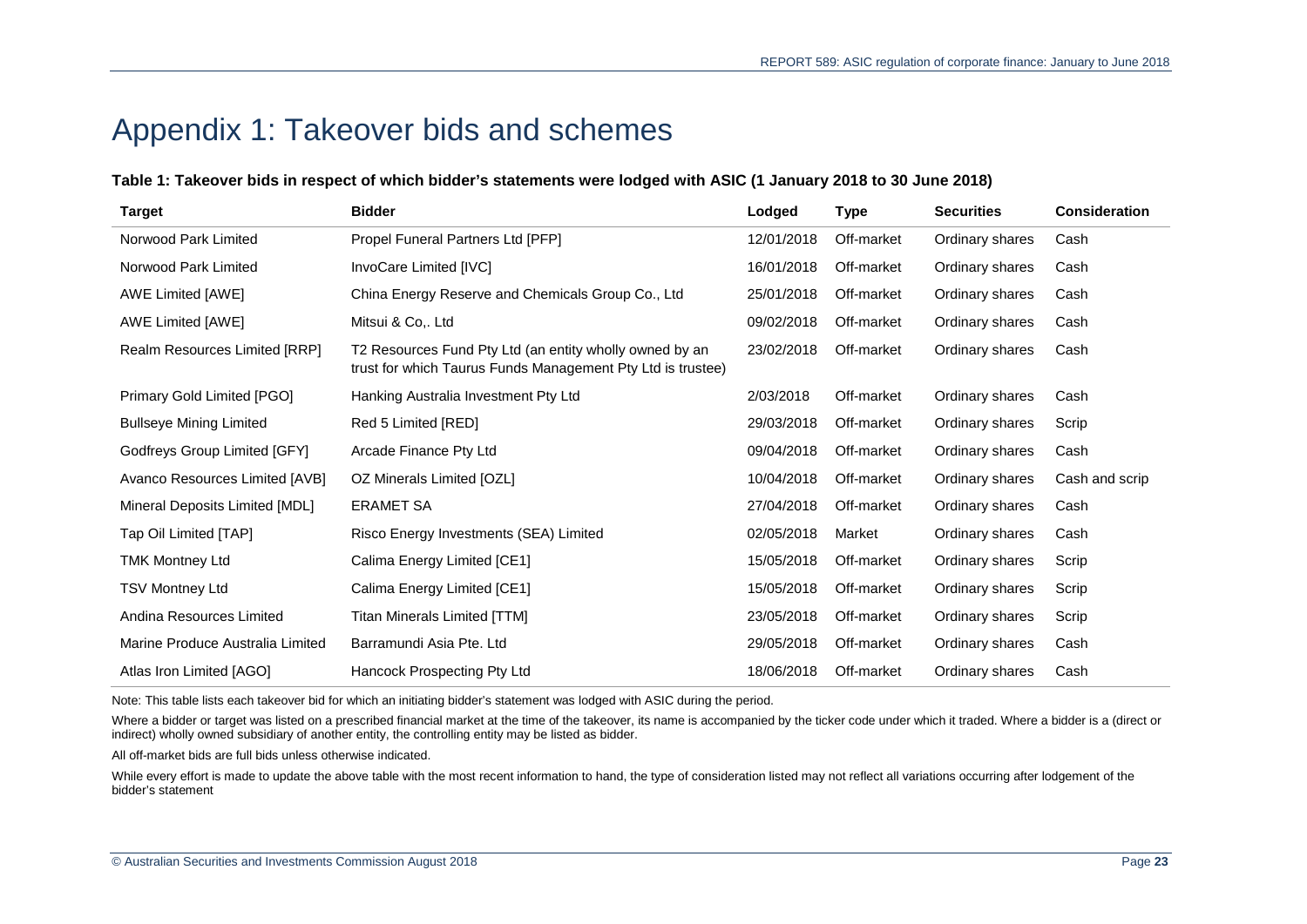**Table 2:Schemes of arrangement in respect of which explanatory statements registered or otherwise publicly released (1 January 2018 to 30 June 2018)**

| <b>Target</b>                                             | <b>Acquirer</b>                                                                                                      | <b>Registered</b> | <b>Type</b>    | <b>Securities</b> | <b>Received</b> |
|-----------------------------------------------------------|----------------------------------------------------------------------------------------------------------------------|-------------------|----------------|-------------------|-----------------|
| <b>Aconex Limited [ACX]</b>                               | Oracle Corporation                                                                                                   | 09/02/2018        | <b>Members</b> | Ordinary shares   | Cash            |
| Billabong International Limited [BBG]                     | Boardriders, Inc.                                                                                                    | 14/02/2018        | <b>Members</b> | Ordinary shares   | Cash            |
| Altona Mining Limited [AOH]                               | <b>Copper Mountain Mining Corporation</b>                                                                            | 16/02/2018        | <b>Members</b> | Ordinary shares   | Scrip           |
| Tox Free Solutions Limited [TOX]                          | Cleanaway Waste Management Limited<br>[CWY]                                                                          | 02/03/2018        | <b>Members</b> | Ordinary shares   | Cash            |
| Lifehealthcare Group Limited [LHC]                        | Pacific Health Supplies BidCo Pty Limited<br>(an entity wholly owned by funds advised by<br>Pacific Equity Partners) | 29/03/2018        | <b>Members</b> | Ordinary shares   | Cash            |
| Sirtex Medical Limited [SRX]                              | Varian Medical Systems, Inc                                                                                          | 29/03/2018        | Members        | Ordinary shares   | Cash            |
| Mantra Group Limited [MTR]                                | Accor S.A.                                                                                                           | 04/04/2018        | Members        | Ordinary shares   | Cash            |
| <b>Bulletproof Group Limited [BPF]</b>                    | Klikon Group Holdings Pty Limited                                                                                    | 10/04/2018        | Members        | Ordinary shares   | Cash            |
| <b>Westfield Corporation Limited [WFD]</b>                | Unibail-Rodamco SE                                                                                                   | 12/04/2018        | <b>Members</b> | Ordinary shares   | Cash and scrip  |
| <b>Westfield Corporation Limited [WFD]</b>                | Not applicable - Demerger                                                                                            | 12/04/2018        | <b>Members</b> | Ordinary shares   | Not applicable  |
| RHS Limited [RHS]                                         | PerkinElmer, Inc.                                                                                                    | 17/04/2018        | Members        | Ordinary shares   | Cash            |
| Signature Gold Ltd                                        | <b>StratMin Global Resources PLC</b>                                                                                 | 19/04/2018        | <b>Members</b> | Ordinary shares   | Scrip           |
| Viralytics Limited [VLA]                                  | Merck & Co. Inc.                                                                                                     | 20/04/2018        | Members        | Ordinary shares   | Cash            |
| YWCA of Albury Wodonga Inc                                | Not applicable - Reconstruction                                                                                      | 23/04/2018        | <b>Members</b> | Member shares     | Not applicable  |
| YWCA of Darwin Incorporated                               | Not applicable – Reconstruction                                                                                      | 23/04/2018        | <b>Members</b> | Member shares     | Not applicable  |
| <b>YWCA Queensland</b>                                    | Not applicable - Reconstruction                                                                                      | 23/04/2018        | <b>Members</b> | Member shares     | Not applicable  |
| <b>YWCA Victoria</b>                                      | Not applicable – Reconstruction                                                                                      | 23/04/2018        | Members        | Member shares     | Not applicable  |
| <b>YWCA NSW</b>                                           | Not applicable - Reconstruction                                                                                      | 23/04/2018        | Members        | Member shares     | Not applicable  |
| Young Women's Christian Association of Perth Inc          | Not applicable - Reconstruction                                                                                      | 23/04/2018        | Members        | Member shares     | Not applicable  |
| Women's Christian Association of Adelaide<br>Incorporated | Not applicable - Reconstruction                                                                                      | 23/04/2018        | <b>Members</b> | Member shares     | Not applicable  |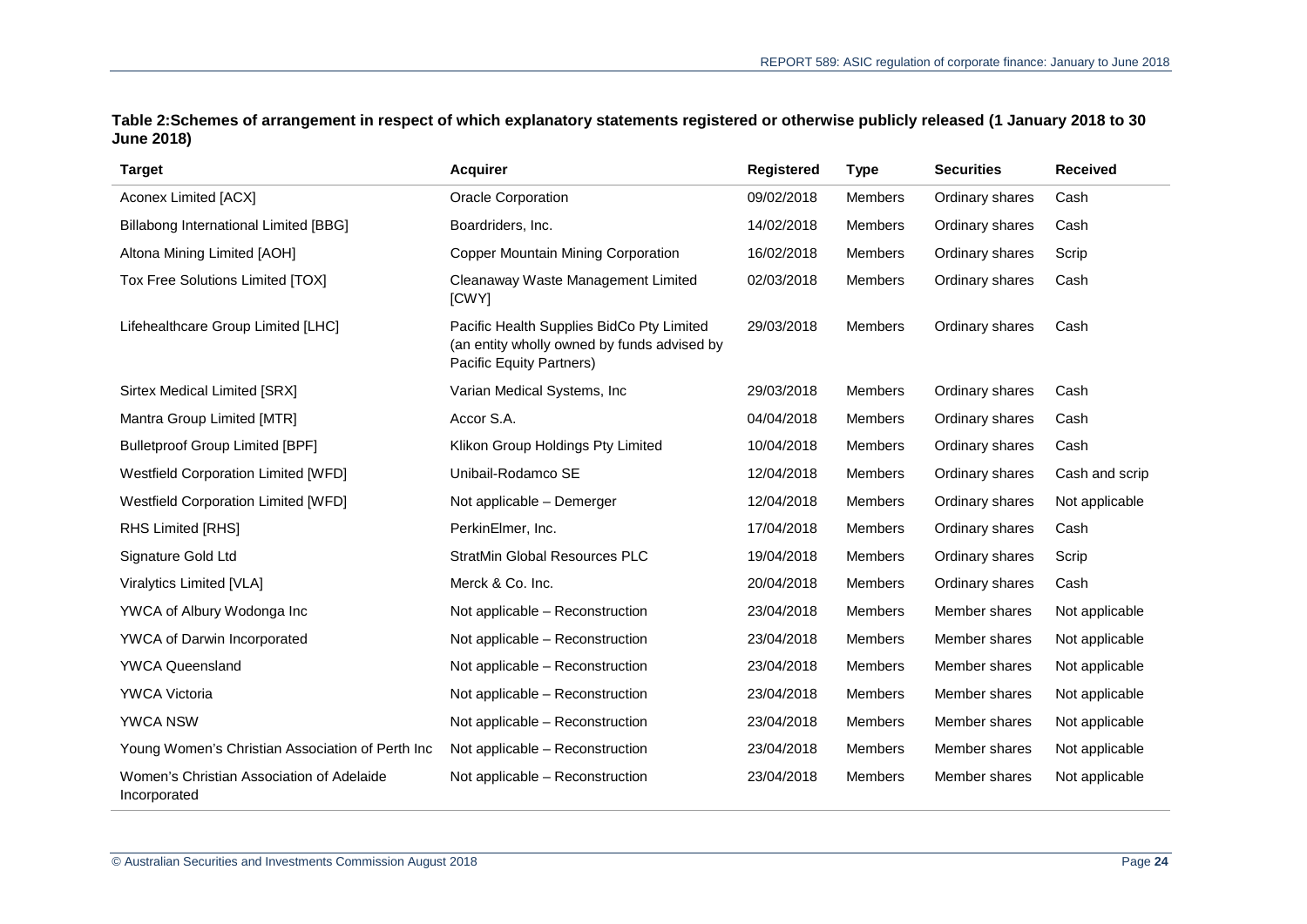| Target                                                                 | <b>Acquirer</b>                 | Registered | Type    | <b>Securities</b> | Received       |
|------------------------------------------------------------------------|---------------------------------|------------|---------|-------------------|----------------|
| The Young Women's Christian Association of<br>Broken Hill Incorporated | Not applicable – Reconstruction | 23/04/2018 | Members | Member shares     | Not applicable |
| Watpac Limited [WTP]                                                   | <b>BESIX Group SA</b>           | 26/04/2018 | Members | Ordinary shares   | Cash           |

Note: This table lists each proposed members' scheme of arrangement under Pt.5.1 for which an explanatory statement was registered by ASIC under s412(6).

Where an acquirer or scheme company is listed on a prescribed financial market its name above is accompanied by the ticker code under which it trades. Where an acquirer is a (direct or indirect) wholly owned subsidiary of another entity the parent entity may be listed above as acquirer.

While every effort is made to update the above table with the most recent information to hand, the type of consideration listed may not reflect all changes to the scheme occurring after registration or the initial public release of the explanatory statement.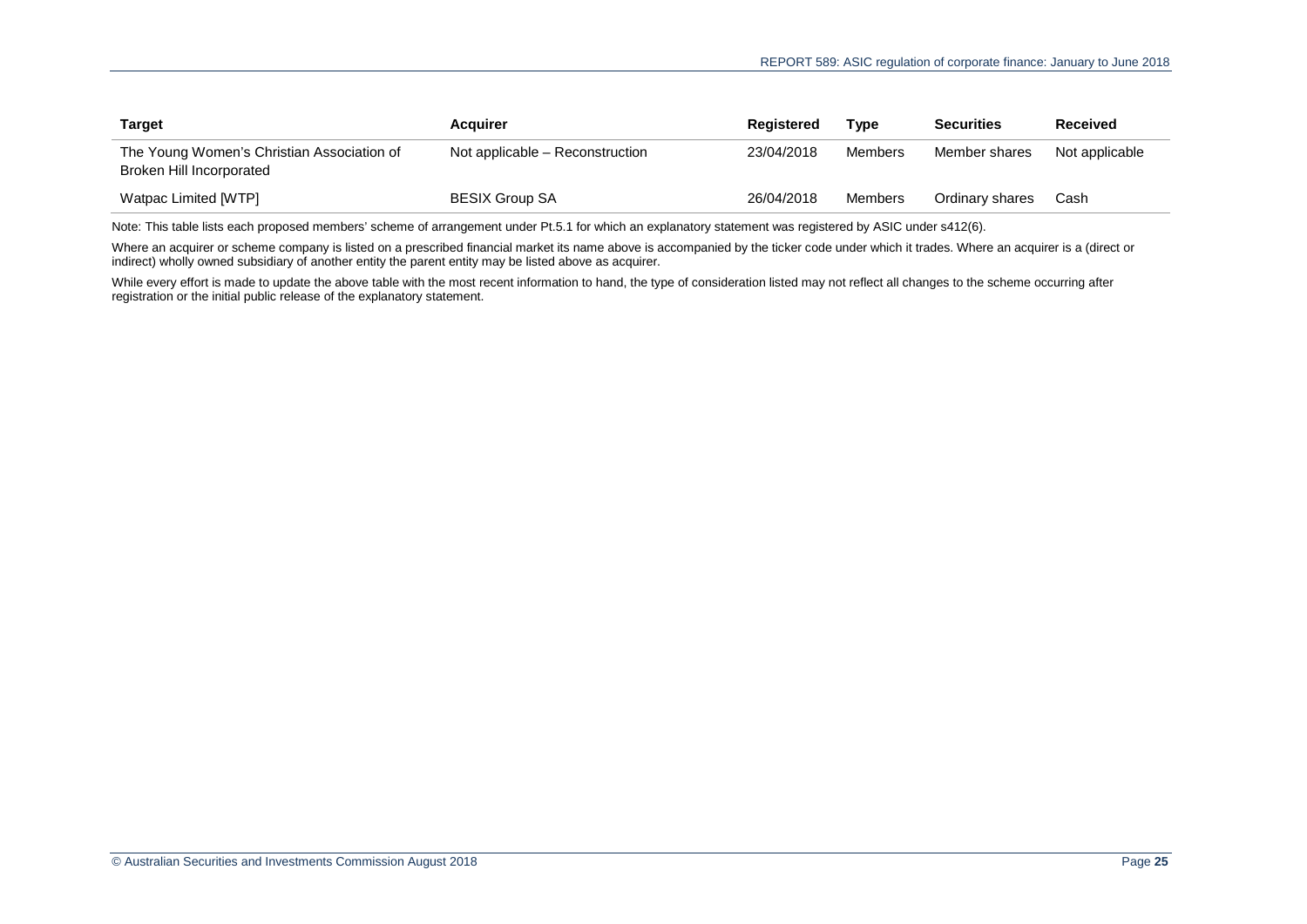# <span id="page-25-0"></span>Appendix 2: Accessible versions of figures

This appendix is for people with visual or other impairments. It provides the underlying data for each of the figures included in this report.

#### <span id="page-25-1"></span>**Table 3: Types of offers**

| Type of prospectus | <b>Number</b> | Value (\$) |
|--------------------|---------------|------------|
| IPOs.              | 64            | 4.5bn      |
| Non-IPOs           | 165           | 4.1bn      |

Note 1: This is the data contained in [Figure](#page-5-1) 1.

<span id="page-25-2"></span>Note 2: This table was amended on 18 September 2018: see [Figure](#page-5-1) 1 (Note 2).

#### **Table 4: Top 10 fundraisings by amount raised**

| Company                               | <b>Amount raised</b> | <b>Notes</b>           |
|---------------------------------------|----------------------|------------------------|
| Viva Energy Group Limited             | \$2,650,002,000      | <b>IPO by business</b> |
| <b>Westpac Banking Corporation</b>    | \$1,690,000,000      | <b>Hybrids</b>         |
| Commonwealth Bank of Australia        | \$1,365,000,000      | <b>Hybrids</b>         |
| L1 Long Short Fund Limited            | \$1,329,678,286      | <b>LIC</b>             |
| Macquarie Group Limited               | \$1,000,000,000      | <b>Hybrids</b>         |
| Wam Global Limited                    | \$465,536,768        | <b>LIC</b>             |
| <b>Cromwell Property Group</b>        | \$366,500,000        | <b>Hybrids</b>         |
| <b>Jupiter Mines Limited</b>          | \$240,000,000        | <b>IPO by business</b> |
| Evans Dixon Limited                   | \$169,458,753        | <b>IPO by business</b> |
| <b>BKI Investment Company Limited</b> | \$154.455.255        | <b>LIC</b>             |

Note 1: This is the data contained in [Figure](#page-5-2) 2.

Note 2: This table was amended on 11 September 2018 and 18 September 2018: see [Figure](#page-5-2) 2 (Note 2).

#### <span id="page-25-3"></span>**Table 5: Form of ASIC intervention in prospectus disclosure**

| <b>Form of intervention</b>                  | <b>Number of fundraisings</b> |
|----------------------------------------------|-------------------------------|
| Extension of exposure period                 | 27                            |
| Interim order made in respect of an offer    | 24                            |
| Revocation of interim order                  | 9                             |
| Final stop order made                        | 2                             |
| Note: This is the data contained in Figure 3 |                               |

#### <span id="page-25-4"></span>**Table 6: Percentage of prospectuses ASIC raised concerns with**

| ASIC raised no concerns         | 81% |
|---------------------------------|-----|
| ASIC raised disclosure concerns | 19% |
|                                 |     |

<span id="page-25-5"></span>Note: This is the data contained i[n Figure](#page-6-0) 3.

#### **Table 7: Top five disclosure concerns most frequently raised**

| Disclosure concern                                                        | Number of times raised |
|---------------------------------------------------------------------------|------------------------|
| Business model not fully or adequately disclosed                          | 28                     |
| Use of funds – unclear or insufficient detail                             | 20                     |
| Misleading or deceptive disclosure – misleading or<br>unclear statement   | 18                     |
| Risk disclosure inadequate or insufficiently<br>prominent or not tailored | 15                     |
| Capital structure or substantial holdings not<br>adequately disclosed     | 10                     |
| トキュリュー 下したい たいけい ハード・エス しょうせい いっぱ いっぽんしゅうしゅぎ                              |                        |

Note: This is the data contained in [Figure](#page-6-2) 5.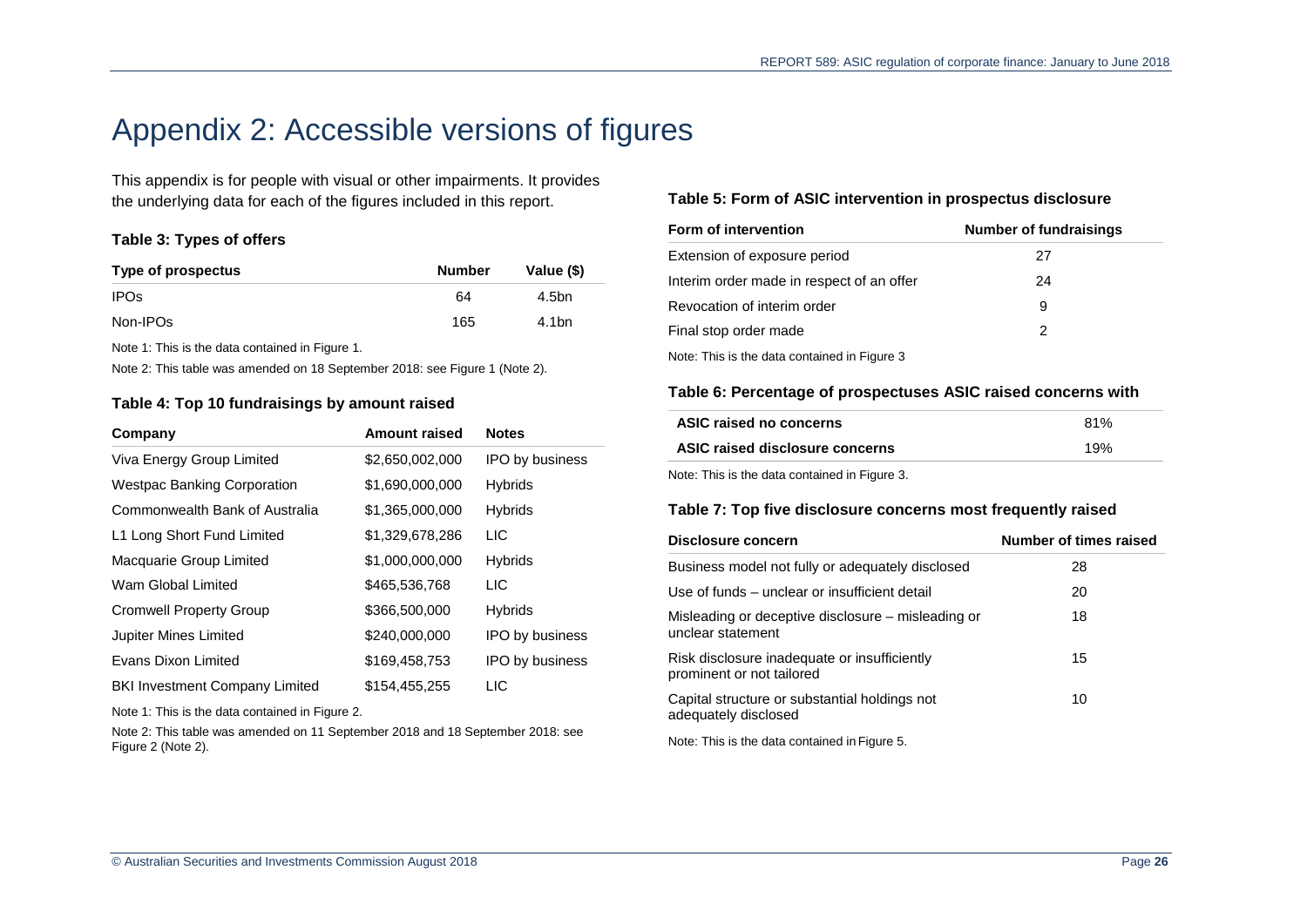### <span id="page-26-0"></span>**Table 8: Results of ASIC raising concerns**

| Result                           | Percentage |
|----------------------------------|------------|
| New or amended disclosure        | 88%        |
| Exposure period extension        | 40%        |
| Interim stop order               | 26%        |
| Offer withdrawn                  | 9%         |
| Revocation of interim stop order | 7%         |
| Concerns addressed               | 5%         |
| Other                            | 2%         |
|                                  |            |

<span id="page-26-1"></span>Note: This is the data contained i[n Figure](#page-6-3) 6

#### **Table 9: Independent control and restructure transactions**

| <b>Transaction type</b>                       | Number |
|-----------------------------------------------|--------|
| Control transaction via takeover bid          | 16     |
| Control transaction via scheme                | 13     |
| Restructure transaction via scheme            | 2      |
| Note: This is the data contained in Figure 7. |        |

#### <span id="page-26-2"></span>**Table 10: Control transactions by implied target size**

| Implied target size           | <b>Scheme</b> | <b>Bid</b> |
|-------------------------------|---------------|------------|
| Over \$1 billion              | 13.8%         | $0\%$      |
| \$200 million to \$1 billion  | 10.3%         | 31.0%      |
| \$50 million to \$200 million | 10.3%         | $0\%$      |
| Under \$50 million            | 10.3%         | 44.8%      |

Note: This is the data contained i[n Figure 8.](#page-12-2)

#### <span id="page-26-3"></span>**Table 11: Foreign and domestic offerors**

| Type of bidder or acquirer  | Number of<br>transactions | <b>Transactions by</b><br>implied target value |
|-----------------------------|---------------------------|------------------------------------------------|
| Foreign bidder or acquirer  | 17 (59%)                  | 93%                                            |
| Domestic bidder or acquirer | 12 (41%)                  | 7%                                             |
| N                           |                           |                                                |

<span id="page-26-4"></span>Note: This is the data contained i[n Figure](#page-12-3) 9.

#### **Table 12: Largest control transactions via bid or scheme lodged or registered between 1 January – 30 June 2018 by implied target size**

| Target (acquirer)                           | <b>Implied</b><br>target value | Cash<br>value | <b>Scrip value</b> |
|---------------------------------------------|--------------------------------|---------------|--------------------|
| <b>Westfield Corporation</b>                | \$18.68bn                      | \$7.15bn      | \$11.53bn          |
| Aconex Limited                              | \$1.57bn                       | \$1.57bn      | N/A                |
| Sirtex Medical Limited (Varian<br>Medical)  | \$1.56bn                       | \$1.56bn      | N/A                |
| Mantra Group Limited                        | \$1.18bn                       | \$1.18bn      | N/A                |
| <b>Tox Free Solutions Limited</b>           | \$666m                         | \$666m        | N/A                |
| AWE Limited (Mitsui & Co)                   | \$594m                         | \$594m        | N/A                |
| <b>Viralytics Limited</b>                   | \$487m                         | \$487m        | N/A                |
| AWE Limited (China Energy<br>Reserve)       | \$456m                         | \$456m        | N/A                |
| Avanco Resources Limited                    | \$408m                         | \$209m        | \$199m             |
| Atlas Iron Limited (Hancock<br>Prospecting) | \$389m                         | \$389m        | N/A                |

Note: This is the data contained i[n Figure 10.](#page-13-2)